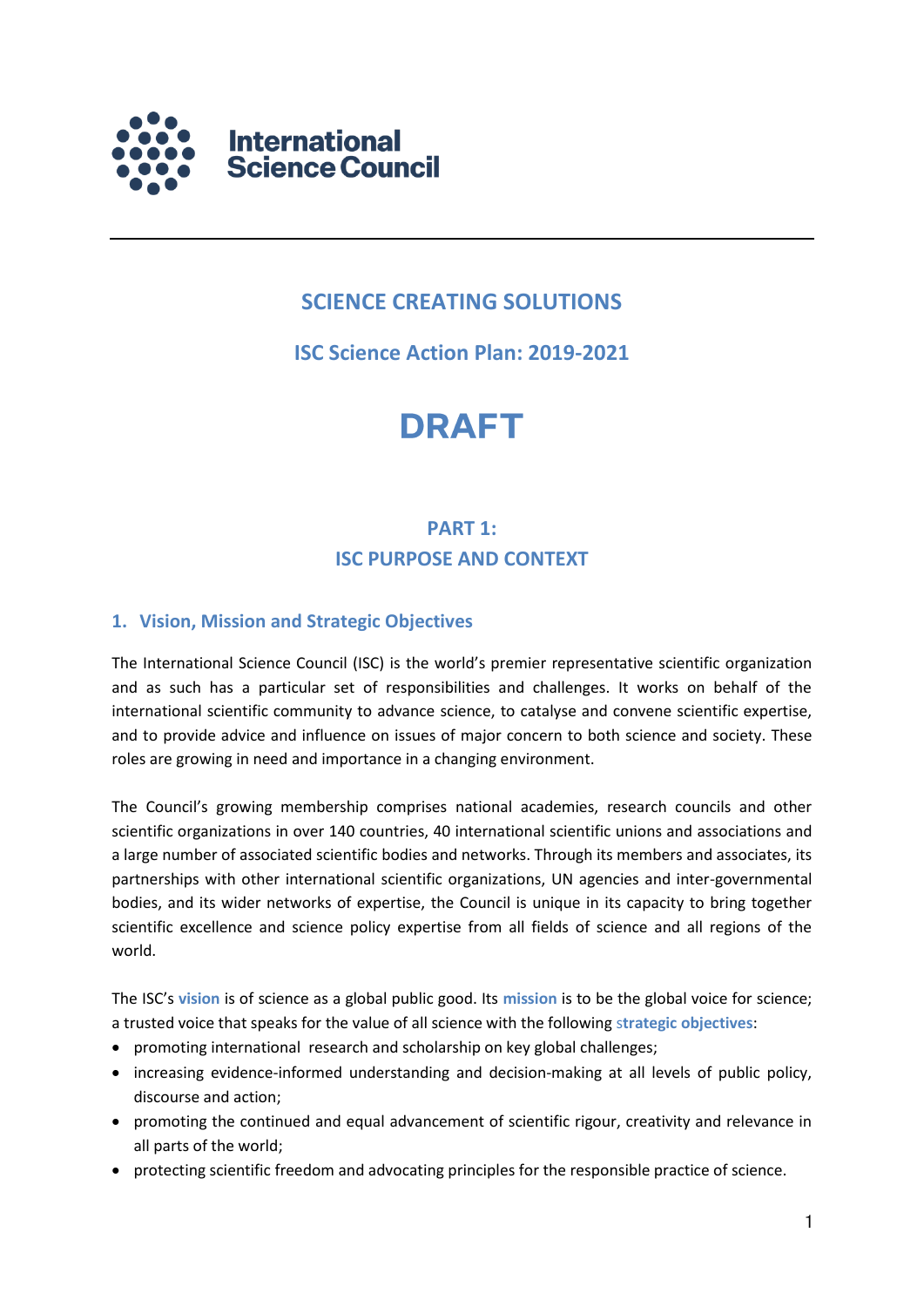# **2. The Contemporary Context**

#### **2.1 The role of science and the International Science Council**

Science in the modern era is heavily funded by states and other public and private bodies in the belief that its outputs and the skills of those that embody them are crucial to economic and social wellbeing, to the development of relevant public policies, and to success in addressing the global challenges that humanity collectively faces. The purpose of science is to serve the public good. It is implicitly licensed to do so through the funding priorities of national governments, which often, in practice, distinguish between a "discovery" funding mode, particularly in exploring fundamental phenomena that animate nature and society, and a "thematic" funding mode, in which research is directed towards the solution of specific socio-political problems. They are mutually supportive modes, parts of a continuum that has been the source of some of the profound discoveries of science that have contributed to the making of the modern world. Their essential value to society lies in creating robust and reliable concepts and making discoveries based on evidence that is open to scrutiny and tested against reality.

This forms the frame for the ISC's vision to "advance science for the public good" and its mission to act as the "global voice for science". The Council is committed to supporting the development of all science, from discovery to application, and including the full range of disciplines, from the natural and social sciences to the behavioural, data and technological sciences. In this context it has a unique role: to ensure that the science disciplines and their unions and associations work together in an integrated manner to address major contemporary human concerns, to represent, champion and apply them at a global level, and to stimulate policies for science that continually adapt it to a changing world. The ISC's national members have critical leadership roles in addressing these challenges in their domestic societies and through their stimulus of interdisciplinary collaboration, where the ISC is able to assist them through mutual learning, connectivity and in linkages to disciplinary bodies.

A plan for action within this frame must therefore respond to the contemporary environment of concerns and priorities, whilst being sensitive to their international diversity. Some priorities emerge from socio-political changes, in which trust in science and evidence may be at risk, some from the social and environmental and economic challenges of the sustainable development goals, some from developments within science itself, such as the potential for technological transformation of the human, the environment and society. Irrespective of their origin however, addressing them requires an interactive dialogue between science and society, with resulting pressure for change in public policy or in the dynamic of science itself.

#### **2.2 An environmental analysis: contemporary issues of concern to the ISC**

An analysis of the contemporary global environment within which science operates is crucial in determining the ISC's priorities and ways of working. As the "global voice for science" it is important that the ISC is responsive to public priorities and concerns, that it promotes and applies ways of working that maximise the role of scientific understanding in policy and in public discourse, and that it works to ensure that the science system itself is efficient and creative in these purposes. The following environmental analysis was used by the ISC Science Planning Working Group (WG) to identify **potential** priorities for the next three years as set out in Part 2 of this document.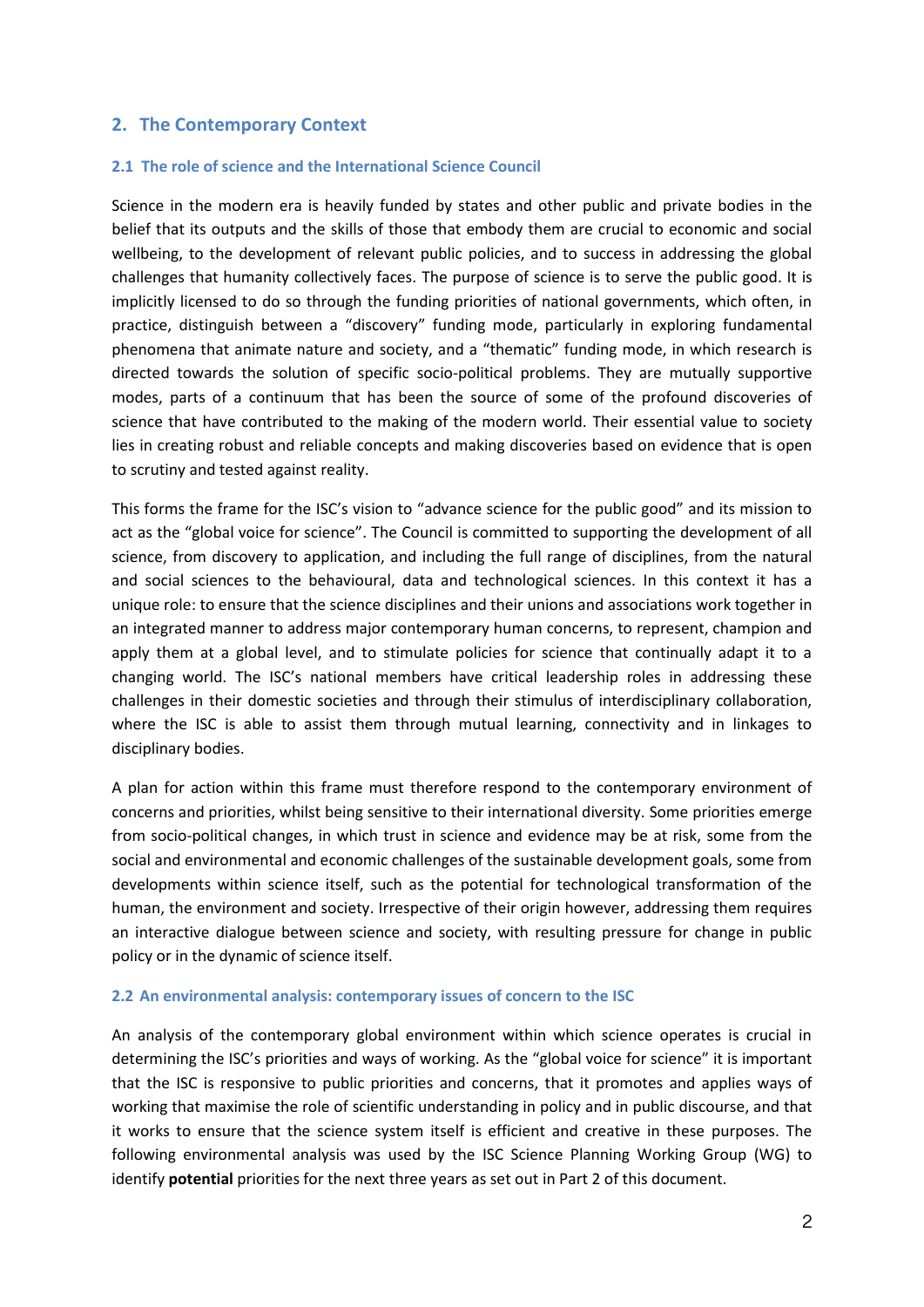#### *Planetary sustainability*

Human society has become a defining geological force that has re-configured the global ecology to produce one that is novel to the Earth in ways that are inimical to many of the natural processes that have created and sustained the biosphere, atmosphere and hydrosphere, that form the bedrock of the human economy and the life support system for the planet's inhabitants. The urgency of these issues is annually more pressing. The challenge to science is to define actionable pathways to sustainable use of the planet that also address endemic issues of conflict, poverty and inequality.

#### *Social transformation*

Responding to the challenge to manage global travel along a sustainable pathway increasingly goes hand-in-hand with calls for deep social change. But how does real social transformation come about and how – if at all – can it be initiated, fostered or steered? What are the possible levers and who are the potential agents of change? What types of decision-making processes are required to foster democratic processes of transformation?

#### *The digital revolution*

The technologies of the digital revolution constitute a rare phenomenon, a "general-purpose technology" that continually transforms itself, progressively penetrating almost all domains of private and public life. It increasingly pervades all the other issues included here. It is disruptive and presents challenges to ethical and legal systems. It offers profound opportunities for science, particularly in recognizing patterns in nature and society that have been hitherto inaccessible, in analyzing the complexity that is at the heart of many major global challenges, and in swiftly and equitably sharing data and information around the globe.

#### *Transformation of the human*

Rapid progress in life science and digital technologies has not only generated major capacities and huge potentials for social benefit through improving human health, enhancing societal interactions, business opportunities, governmental efficiency and scientific discovery, but has also created problematic dilemmas. Artificial intelligence can be used to deliver more efficient solutions to important problems, but also to "programme" much social and individual behaviour, to create learning machines that replace human efforts, or autonomous systems with the potential to dispense with the human decision-maker. Gene editing can be applied to the treatment of genetic disease, but can also create permanent changes in the human germline with a eugenic purpose that poses serious ethical questions. Although the beneficial potential of some of these technologies is profound, they also raise important ethical, philosophical, societal issues and even existential questions that will at times place scientific development and societal concerns in conflict.

#### *The science-policy interface*

An essential contribution of science to society lies in the effective use in policy and public discourse of scientific concepts and evidence that is open to scrutiny and tested against reality. The bridge between science and policy requires effective structures and expertise at the interface, skill sets within the science community, competencies within the policy community, and trust-building between them. The tension between short-term and long-term policies must be addressed, which is, for example, a vital issue for the implementation of the SDGs.

#### *Trust in and engagement with science*

Although indicators of public trust for science generally remain stably high, the web and social media have introduced a new dynamic, in which the rate of circulation of misinformation far exceeds that of tested evidence, for example in areas such as climate science and infant vaccination. Scientists have often erroneously presumed that instances of public rejection of scientific postulates can be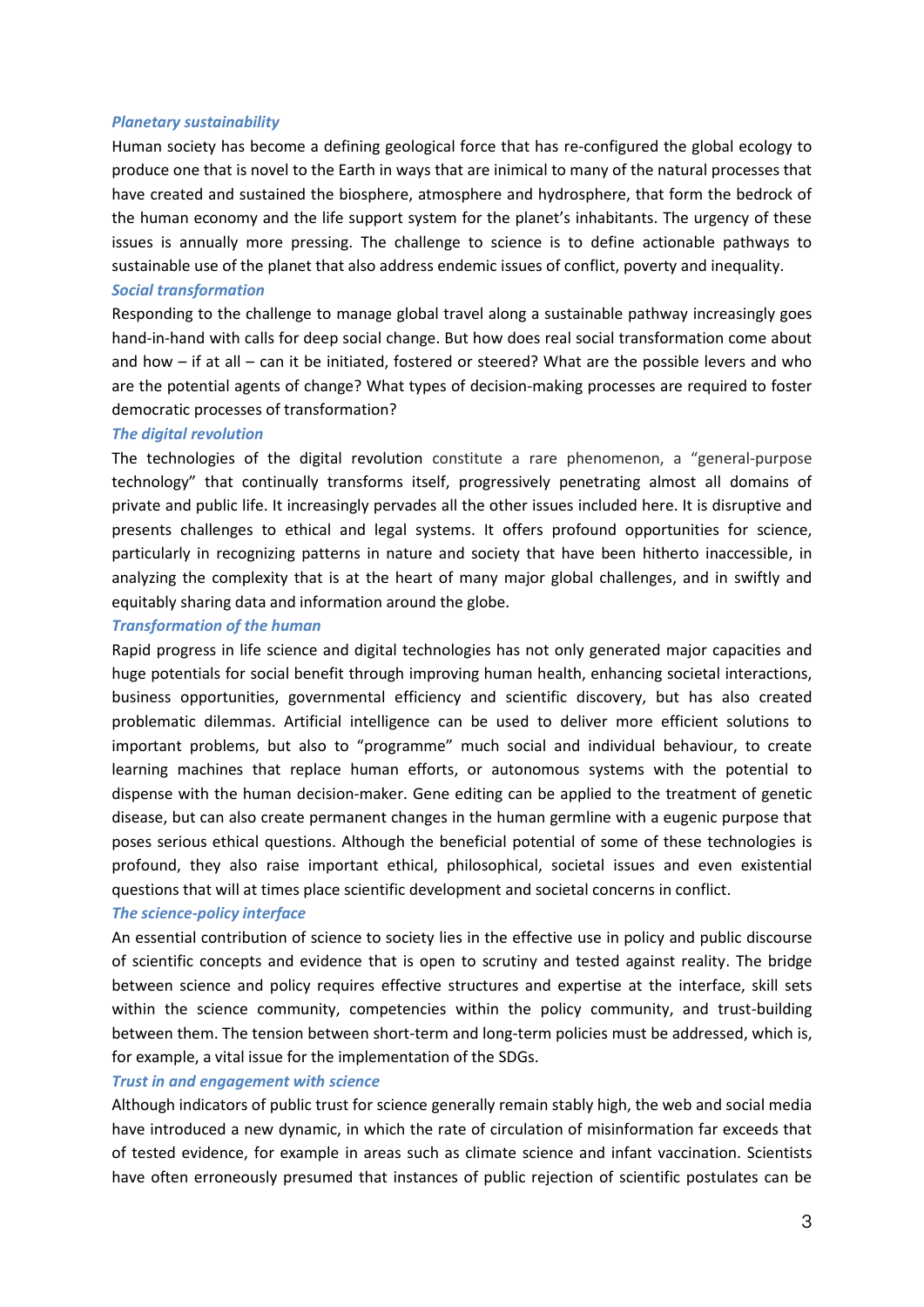resolved by clearer, simpler re-statements. Understanding cognitive processes in individuals and groups, adapting to the experience of those that have successfully engaged in public dialogue, and better understanding the role of digital media are all crucial priorities for science as a public enterprise.

#### *Access to knowledge*

Technology companies are increasingly invading the knowledge space, including privatizing publicly funded data, with the danger of also privatizing and controlling access to knowledge.

#### *Science systems*

The organization of national scientific systems and of international science comes under pressure from changing priorities and evolving societal norms. There are pressures for even greater effective mobilization of international funding to address urgent global challenges, for better crossdisciplinary collaboration, for the promotion and recognition of under-represented groups, for incentives that are better adapted to current priorities, for adaptation to the opportunities and challenges of the digital revolution, including open data and open access to scientific results. The impact on society of powerful science-based technologies has generated a developing paradigm that calls for a more open, more engaged science, to create actionable knowledge that has credibility, practical relevance and socio-political legitimacy.

#### *The "industrialization" of publicly-funded research*

Most publicly-funded research now takes place in universities, where, over the last 3 decades, there has been significant growth in research funding, of person-hours dedicated to research, and in student numbers. Research articles published and citations reaped from them have become the predominant assessment indices and criteria for reward and advancement for academics. This has largely driven the growth in numbers of scientific journals, estimated to be about 30,000, and the number of articles published, estimated to be about 2 million per annum, but where a very small proportion (~5%) record significant indices of impact. It has been questioned whether this represents an efficient use of public funds in creating and applying knowledge; whether and how it might have impact on the role of universities in educating the rising generation; and whether the systems of publication and assessment have become dysfunctional and in need of repair.

#### *A world in flux?*

The last decade has seen major changes in the geopolitical landscape. The rules-based international system, developed in the last 70 years, is under pressure, and the configurations of power and influence internationally are changing. Several decades of globalization that increasingly integrated national economies within a global market and increased the mobility of capital and labour, appear to have stalled, with a reaction of resurgent nationalism. There has been an increase in inter-state migration, driven by conflict, climate change, land degradation and annexation. Some states have responded to these trends by increasing barriers to mobility, reflected in recent years by increased difficulties in travelling to international meetings. In this setting, it will be important to maintain and strengthen the culture of cooperation, exchange and benefit sharing that has been developed by the international scientific community and its funders, where scientific challenges of global significance have led to international cooperation that transcends political difference and societal conflict. It is a community however, that remains divided, with some countries and regions having enormous resources to advance science and its use, whilst others struggle to remain engaged. How can the science system itself address global inequalities, encourage benefit sharing, global exchange and cooperation at all levels, at a time of increased geopolitical complexity?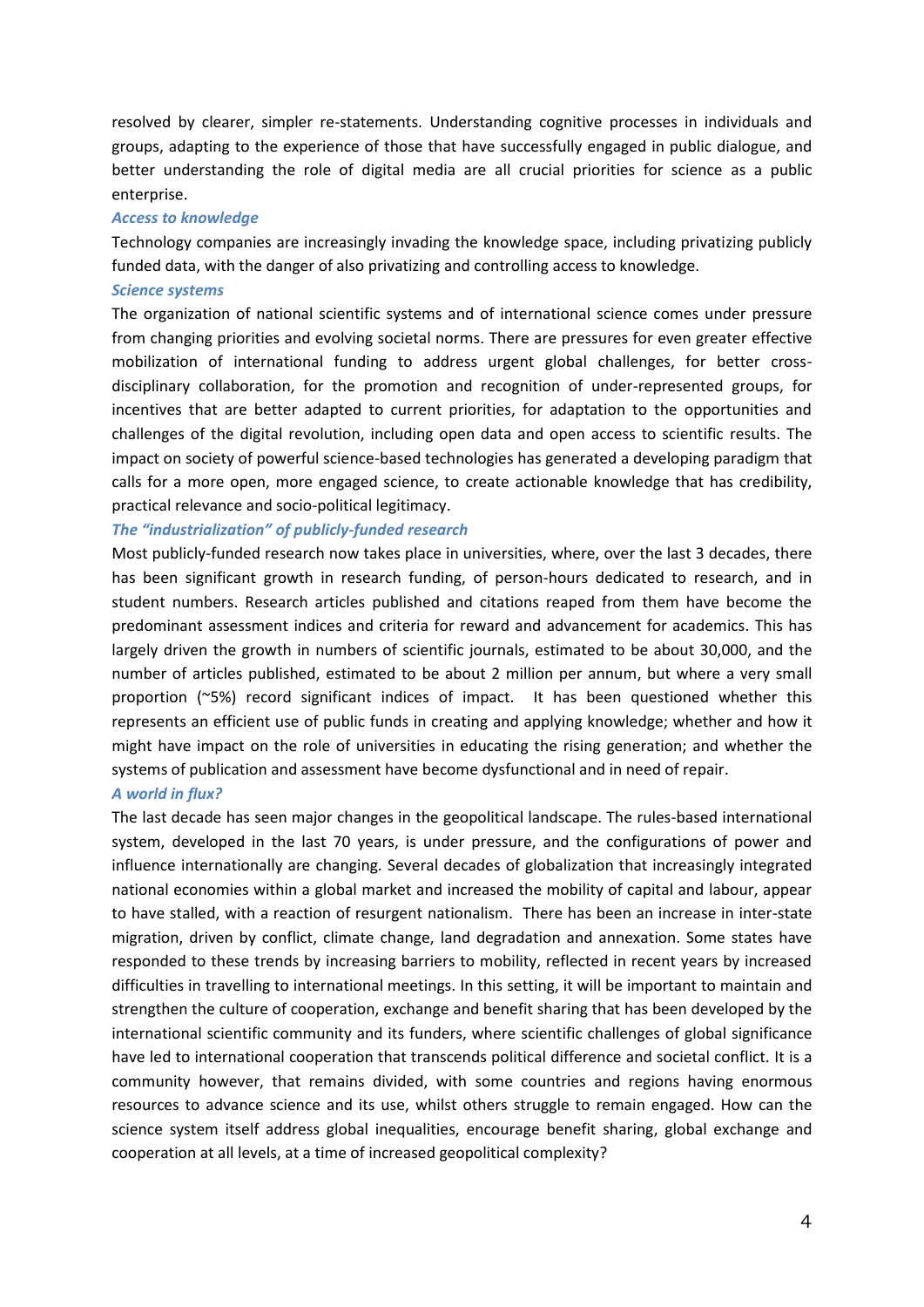### **PART 2**

# **SCIENCE CREATING SOLUTIONS: PRIORITIES FOR ACTION**

# **3. Strategic Objectives, Challenge Domains and (possible) Priority Projects**

The ISC's four **strategic objectives** set out in Part 1 were adopted by ISC members in 2017 as part of the Council's High-Level Strategy. They address long-term generic issues and are likely to be key objectives for science in any era.

In October 2018 the ISC Governing Board (GB) identified four **challenge domains** to frame the Council's activities in the coming years. Each represents a broad landscape of issues, like those identified in the environmental analysis presented in Section 2.2 above, that are of particular contemporary importance and in relation to which the global voice for science is most needed and could be most effective. The challenge domains are headlines for the ISC Science Action Plan. They were shared with members in the November 2018 Governing Board (GB) communiqué and are summarized in Box 1.

#### **Box 1. ISC Challenge Domains**

#### *The 2030 Agenda for Sustainable Development*

Scientific knowledge has a major role to play in identifying transformative pathways towards the sustainable and equitable use of planetary resources. The 17 Sustainable Development Goals (SDGs) provide an integrated framework for better understanding the globally coupled natural, physical and social systems of our planet. To be successful they must draw on integrated knowledge from across all scientific disciplines. *The Digital Revolution*

#### Digital technologies are revolutionising the means by which information and knowledge are acquired, stored, communicated and used. There are few areas of human concern that are unaffected by this pervasive, world historical process. It is imperative to understand and respond to the powerful opportunities and disruptive challenges that the digital revolution poses to both science and society.

#### *Science in Policy and Public Discourse*

Science fuels the perpetual human quest for understanding of the world. It is also essential to the development of effective public policies at all levels of governance and to informing an increasingly contentious public debate about contemporary global priorities. Strengthening the use of scientific evidence in policy and public action will require institutional structures, skills and competencies that promote knowledge sharing, counteract misinformation and support relationships of trust between science and its wider publics.

#### *The Evolution of Science and Science Systems*

In the face of increasing societal demands for scientific solutions, rapid technological developments, evergrowing concerns about persistent inequalities and related calls for openness, diversity and inclusivity, the practices of scientists and the policies of the institutions in which they work are under pressure to change. For the progress of science and its essential social utility, it is important that science systems throughout the world adjust to these developments in ways that safeguard scientific freedom and advance scientific responsibility, rigour and relevance.

The actionable **priority projects** that the Science Planning WG has identified for concrete action within each of the four domains are listed in Figure 1 below, where they are correlated with the ISC strategic objectives. Each project is described in further detail in Section 3.2. The projects are offered at this stage of discussion as a proposed menu from which the work of the Council in the next three years will be selected.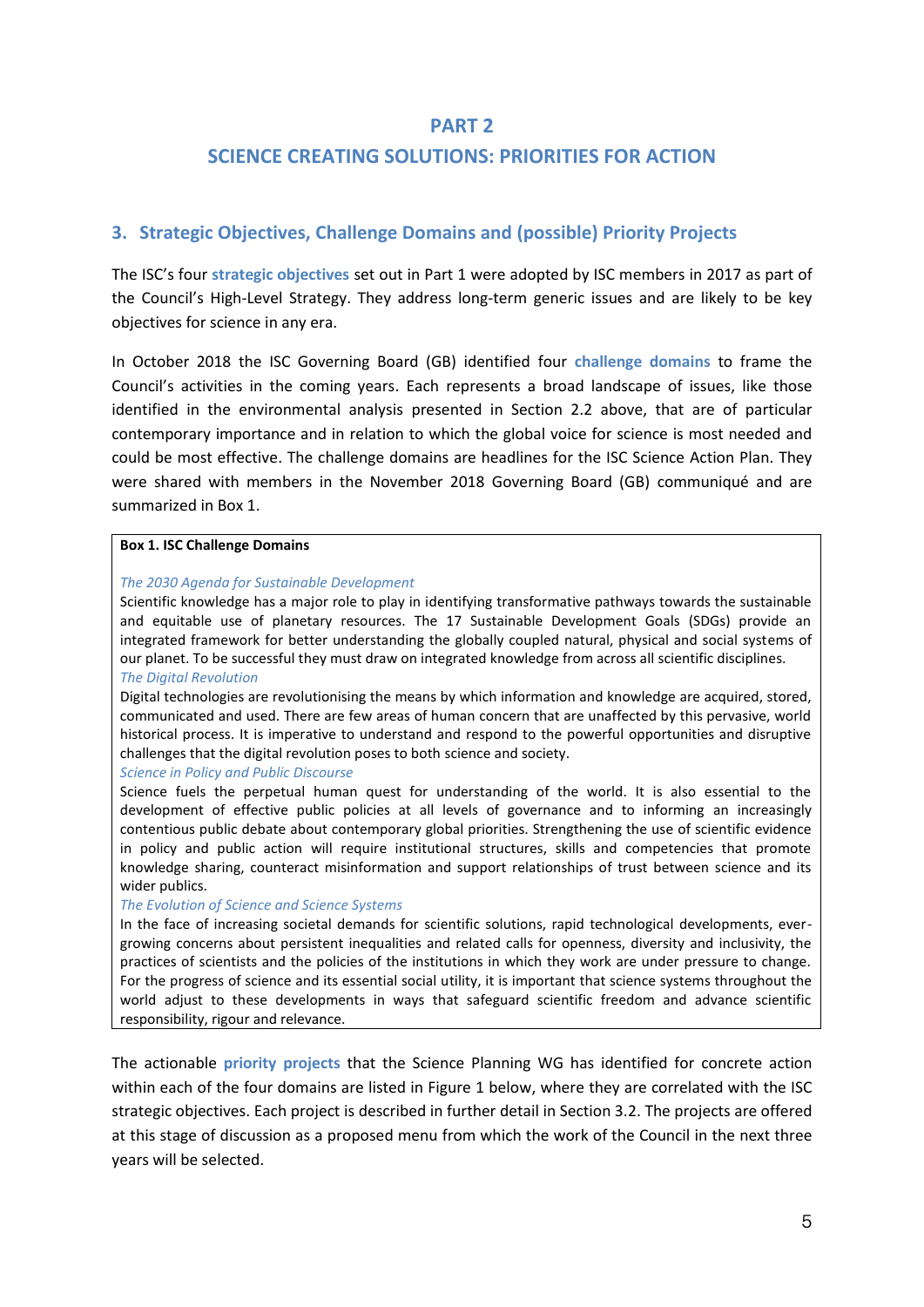# **Figure 1. Overview of priority projects in each challenge domain, plotted against strategic objectives**

Projects outlined in red are ones that would include or build on current ISC activities

| <b>Challenge Domains</b><br>and Priorities for Action  |                                                                                       | <b>Strategic Objectives</b>                                                            |                                                                                                                                             |                                                                                                                                              |                                                                                                                     |  |  |  |  |  |  |  |
|--------------------------------------------------------|---------------------------------------------------------------------------------------|----------------------------------------------------------------------------------------|---------------------------------------------------------------------------------------------------------------------------------------------|----------------------------------------------------------------------------------------------------------------------------------------------|---------------------------------------------------------------------------------------------------------------------|--|--|--|--|--|--|--|
|                                                        |                                                                                       | Promote<br>international<br>research and<br>scholarship on<br>key global<br>challenges | Increase<br>evidence-<br>informed<br>understanding<br>and decision-<br>making at all<br>levels of public<br>policy, discourse<br>and action | Promote the<br>continued and<br>equal<br>advancement of<br>scientific rigour,<br>creativity and<br>relevance in all<br>parts of the<br>world | Protect the<br>freedom of<br>science and<br>advocate<br>principles for<br>the responsible<br>practice of<br>science |  |  |  |  |  |  |  |
| Domain 1: The 2030 Agenda for Sustainable Development  |                                                                                       |                                                                                        |                                                                                                                                             |                                                                                                                                              |                                                                                                                     |  |  |  |  |  |  |  |
| 1.1                                                    | Science for sustainability:<br>Complexity, coherence<br>and accelerated impact        | ✔                                                                                      | ✓                                                                                                                                           | ✓                                                                                                                                            |                                                                                                                     |  |  |  |  |  |  |  |
| 1.2                                                    | Funding science for<br>sustainability: A global<br>forum of funders                   | ✓                                                                                      | ✓                                                                                                                                           | ✓                                                                                                                                            |                                                                                                                     |  |  |  |  |  |  |  |
| <b>Domain 2: The Digital Revolution</b>                |                                                                                       |                                                                                        |                                                                                                                                             |                                                                                                                                              |                                                                                                                     |  |  |  |  |  |  |  |
| 2.1                                                    | <b>Tackling complexity: Data-</b><br>driven interdisciplinarity                       |                                                                                        |                                                                                                                                             |                                                                                                                                              |                                                                                                                     |  |  |  |  |  |  |  |
| 2.2                                                    | Global data governance                                                                | ✔                                                                                      | ✓                                                                                                                                           | ✓                                                                                                                                            |                                                                                                                     |  |  |  |  |  |  |  |
| 2.3                                                    | A machine learning<br>society: The science<br>narrative                               |                                                                                        |                                                                                                                                             |                                                                                                                                              |                                                                                                                     |  |  |  |  |  |  |  |
| Domain 3: Science in Policy and Public Discourse       |                                                                                       |                                                                                        |                                                                                                                                             |                                                                                                                                              |                                                                                                                     |  |  |  |  |  |  |  |
| 3.1                                                    | Science-policy interfaces<br>at the global level:<br><b>Strategy development</b>      |                                                                                        |                                                                                                                                             |                                                                                                                                              |                                                                                                                     |  |  |  |  |  |  |  |
| 3.2                                                    | Policy and public action:<br>The role of engaged<br>science                           |                                                                                        | ✓                                                                                                                                           | ✓                                                                                                                                            |                                                                                                                     |  |  |  |  |  |  |  |
| 3.3                                                    | The public value of science                                                           |                                                                                        |                                                                                                                                             |                                                                                                                                              |                                                                                                                     |  |  |  |  |  |  |  |
| Domain 4: The Evolution of Science and Science Systems |                                                                                       |                                                                                        |                                                                                                                                             |                                                                                                                                              |                                                                                                                     |  |  |  |  |  |  |  |
| 4.1                                                    | What works for women in<br>science                                                    |                                                                                        |                                                                                                                                             | ✓                                                                                                                                            |                                                                                                                     |  |  |  |  |  |  |  |
| 4.2                                                    | Refugee scientists:<br><b>Awareness and action</b>                                    |                                                                                        |                                                                                                                                             |                                                                                                                                              |                                                                                                                     |  |  |  |  |  |  |  |
| 4.3                                                    | Open science: Avoiding a<br>global divide                                             | ✔                                                                                      |                                                                                                                                             |                                                                                                                                              |                                                                                                                     |  |  |  |  |  |  |  |
| 4.4                                                    | The future of scientific<br>publishing                                                |                                                                                        | ✔                                                                                                                                           | ✔                                                                                                                                            |                                                                                                                     |  |  |  |  |  |  |  |
| 4.5                                                    | The industrialization of<br>science: Assessment,<br>evaluation and possible<br>action |                                                                                        |                                                                                                                                             |                                                                                                                                              |                                                                                                                     |  |  |  |  |  |  |  |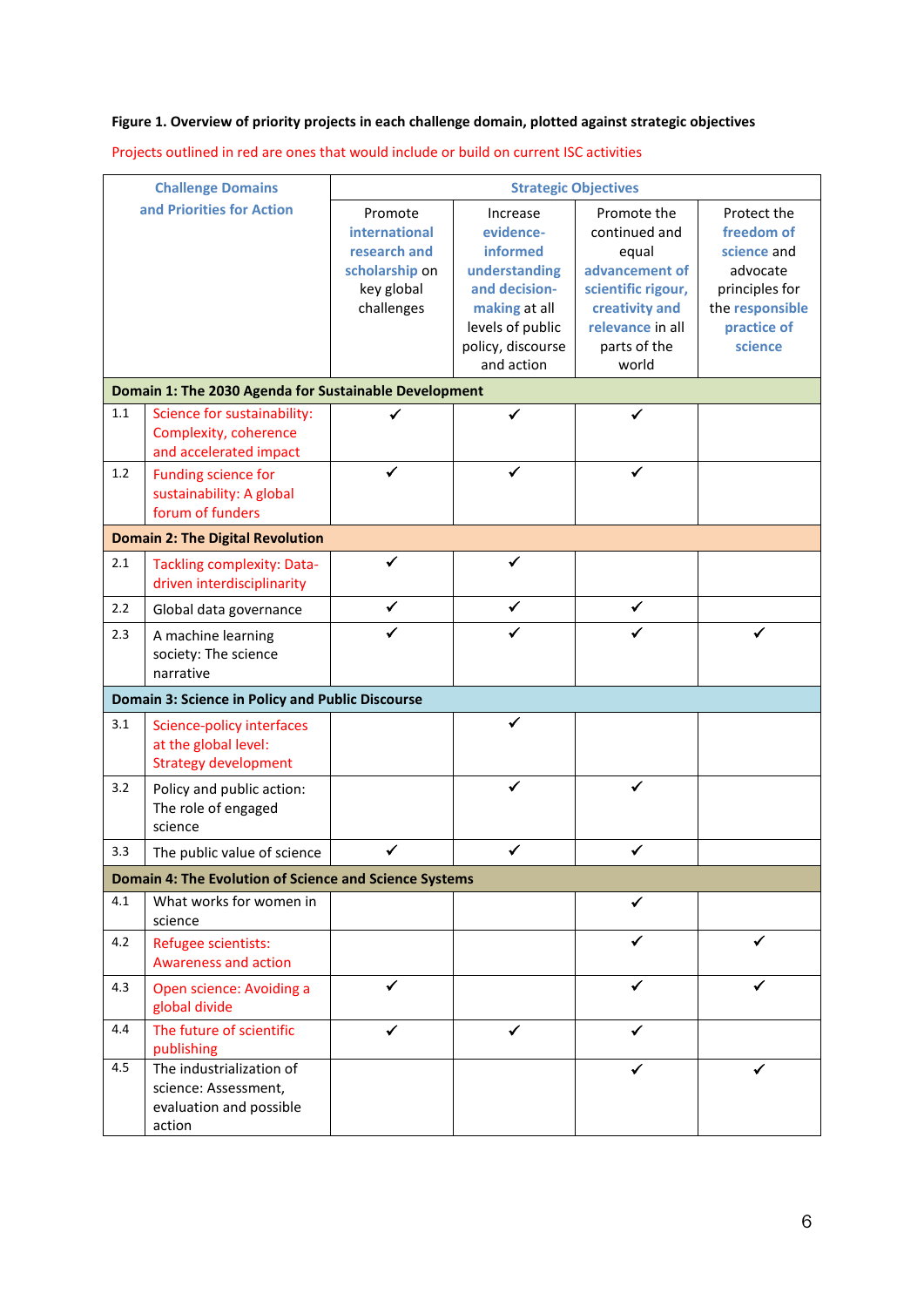The overall programme of strategic objectives, challenge domains and priority projects presented in this draft Science Action Plan is entitled "**Science Creating Solutions**" to emphasize the need for actionable knowledge and the conditions that enable it. The Action Plan offers a solutions-oriented spectrum that addresses major challenges within the four domains and provides the basis for a balanced portfolio. There are multiple interconnections between the domains and between the various priority projects proposed in Section 3.2. This should be regarded as a strength of the Plan.

#### 3.1 **Criteria for choice of priority projects**

The criteria used by the Science Planning WG in selecting priority projects (from the longer lists of possible topics included in the Governing Board's November 2018 communiqué about the challenge domains) are:

*Importance:* Is the topic important to international society (science for policy) or to science itself (policy for science), or is it based on new developments that are so important that it should be brought to public attention.

*Strategic fit*: Is the project centrally relevant to the ISC vision, mission and strategic objectives.

*Pathways to influence and impact*: Is there a clear pathway to impact for the "global voice", a clear and knowledgeable identification of desired outcomes, target audiences and timeframes for completion.

*Timeliness*: If it is an existing public issue, is there anything left for ISC to add; if a new issue, is it sufficiently developed to be launched.

*Distinctive ISC role*: Is there a clear, possibly unique role for the ISC, the possibility for the Council to adopt an early leadership role, to help establish its credibility. Is the ISC ready to seize a major unexpected opportunity.

*Relevance to Members*: Strengthening the voice of science and its public recognition strengthens all. Is there an opportunity to showcase the importance of members' contributions, support knowledge exchange and policy learning.

*Partnerships*: Are there valuable and influential potential partners who could assist in delivering outputs and helping to realize impactful outcomes.

*Resources*: Does the issue exploit existing ISC activities; could it be effectively managed within the human resource envelope of the secretariat; will it require external funding and is ISC able to access resources adequate to the task.

These criteria will be re-visited for those priority projects presumptively selected for action – on the basis of membership feedback and further GB deliberations – particularly in regard to resourcing, partnerships and pathways to impact.

#### 3.2 **Description of priority projects**

In practice, the priority projects selected by the Science Planning WG are diverse in nature, timescale and demand for resources. Project 1.1 is perhaps the most immediately onerous, including a large part of current ISC activity, including ISC co-sponsored international initiatives and the Council's engagement in global policy processes (see the Appendix for further information on these and other existing ISC activities). It is described as one project (perhaps better as a "programme") rather than a series of individual projects, reflecting a scientific view that a shift in gear is needed in this domain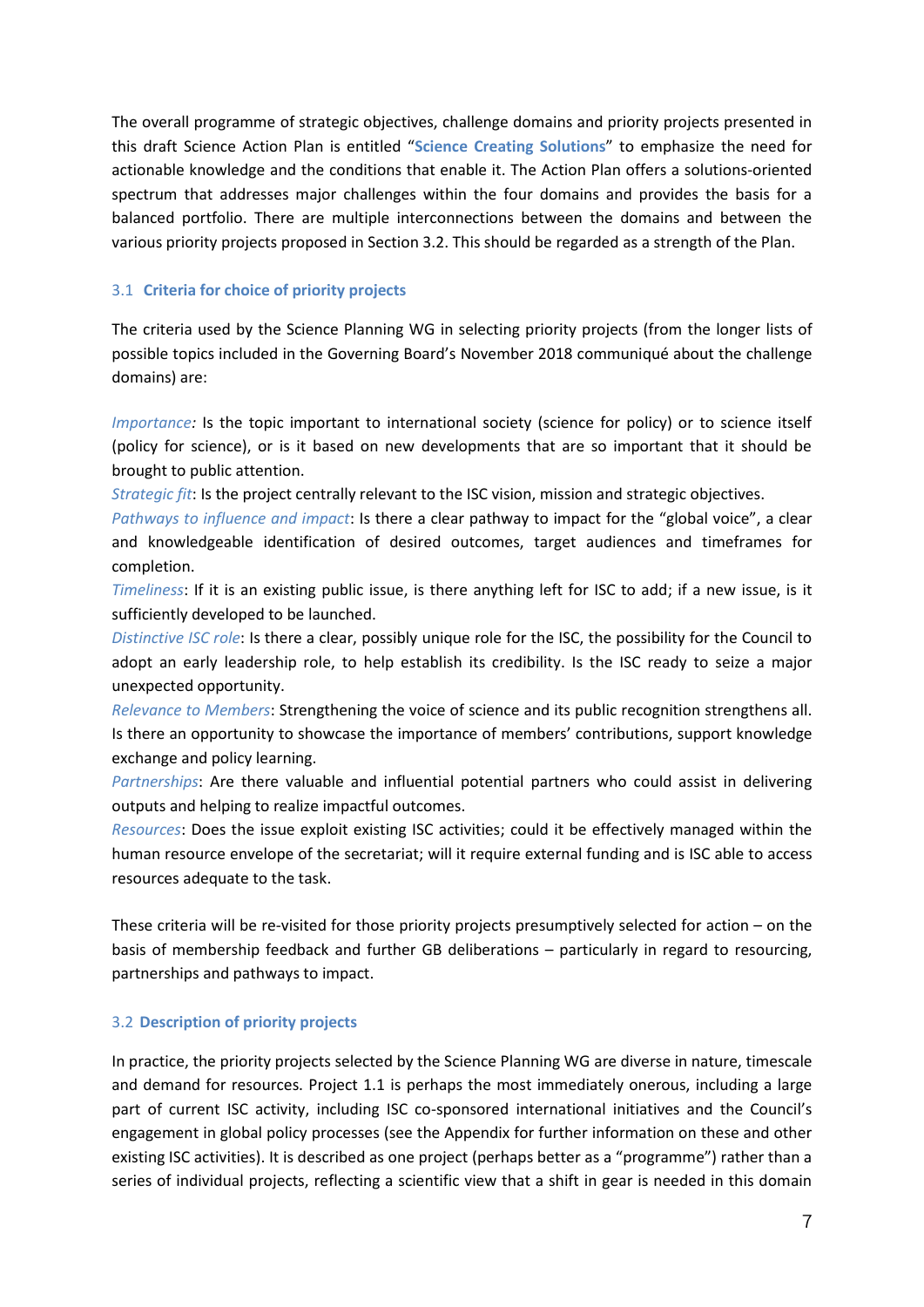towards a more holistic, integrated and coherent scientific attack on sustainability. At the other end of the spectrum, Projects 2.2 and 4.5 propose exploratory studies with partners, to consider options for and the desirability of developing them into major projects. Project 1.2 is not a science project, but an initiative to improve the focus and impact of funding in the sustainability domain. Project 4.1 proposes to initiate a "What Works" series to spread proven effective practice on issues of importance to science and to members, whilst Project 4.4 describes how a recent initiative could develop into a recurrent outreach mechanism. Project 4.3 focuses on ISC support for activity driven by partners and regional offices; in this case ISC support would be important but not onerous.

Selecting from this variety of 13 possible priority projects to identify and initiate a balanced portfolio for the next three years will depend upon the preferences expressed by members, the capacity to raise external financial support for them and the tessellation of projects into a portfolio that is manageable by the ISC Secretariat. The intention is to create a Science Action Plan that has global significance, justified by the environmental analysis in Part 1, that will enhance the reputation and visibility of the ISC, bring benefit to its members and rally international partners.

#### **DOMAIN 1: THE 2030 AGENDA FOR SUSTAINABLE DEVELOPMENT**

#### **Project 1.1: Science for Sustainability: Complexity, coherence and accelerated impact**

#### **The issue:**

Identification of pathways to sustainability, and the creation and advocacy of actionable policies that advance global society along those pathways are the greatest contemporary challenges to science and to the ISC. Answers to two fundamental questions lie at the heart of these challenges:

- What are the critical scientific knowledge gaps and how should they be addressed?
- What are the barriers to policy implementation and are there scientific approaches that could help to overcome them?

The global ecology, of which humanity is an integral part, is a complex system, where interventions designed to achieve specific outcomes require understanding of the whole system. It is not 17 systems represented by the 17 SDGs, but one system with 17 facets. Translating such vital understanding into policy demands two essential attributes:

- greater policy coherence that reflects systemic rather than only sectoral understanding;
- policies whereby the natural short-term priorities of government (on issues such as health, education, jobs) can be optimised with longer-term sustainability priorities.

The ISC is located in the core of an international scientific network of immense relevance to global sustainability and the major global policy frameworks it embraces, including the SDGs, the Sendai Framework on Disaster Risk Reduction, the Paris Climate Agreement and the New Urban Agenda. Apart from many of the Council's scientific unions or associations and national members, the network includes major relevant research programmes, committees, data bodies and observing systems of which the ISC is a (co-)sponsor (see points 1 and 3 in the Appendix). All represent strengths in research, technology and policy for sustainability.

There is no greater challenge to the global voice for science than to take a leadership role in ensuring that this powerful stock of relevant knowledge has the greatest impact on global policy. Driving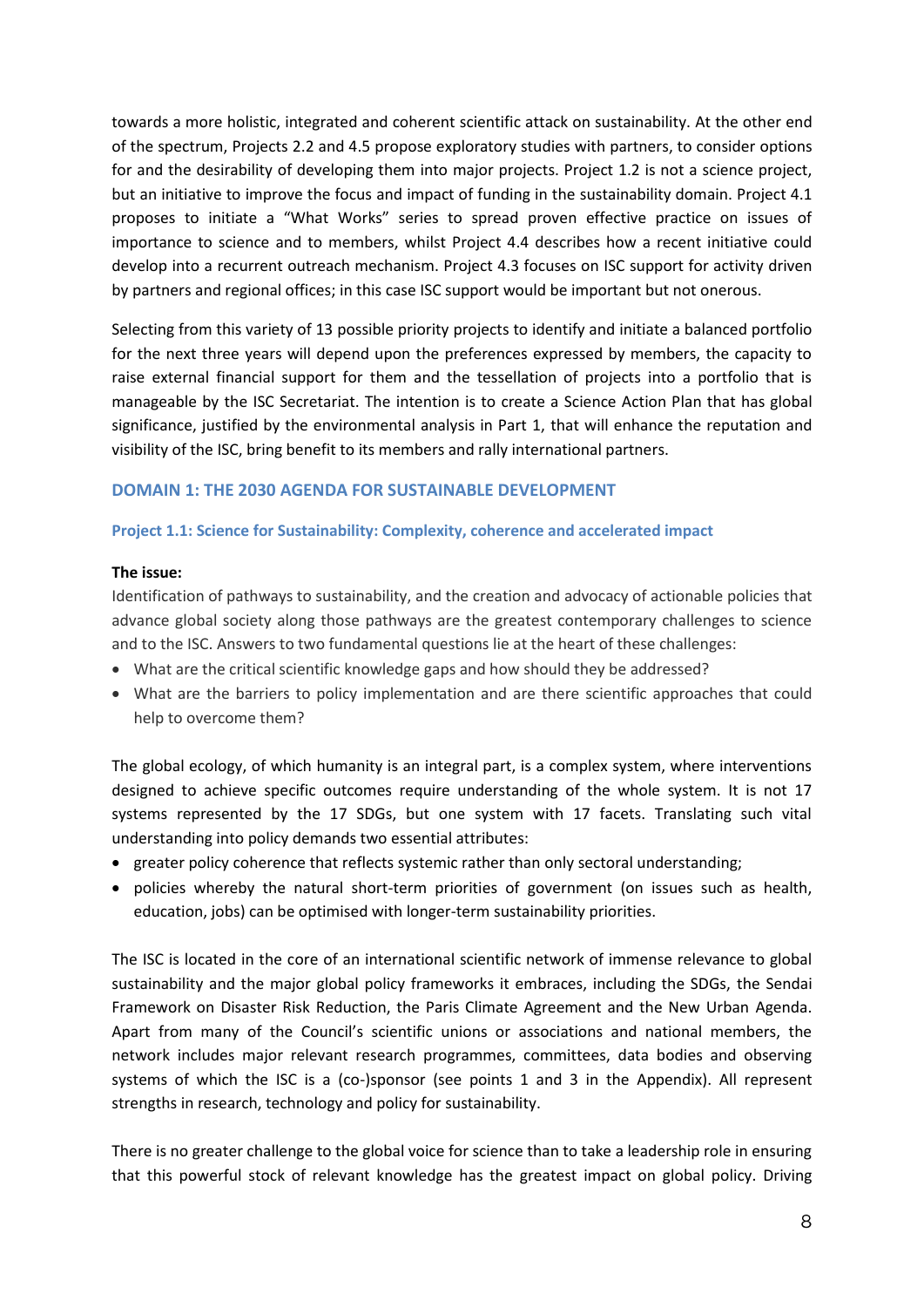synergistic collaboration and mobilizing coherent action by this network in response to the complex systemic challenges described above would be a highly creative step.

# **Anticipated impact:**

- Easier access to relevant scientific knowledge for bodies implementing actions to achieve the 2030 Agenda
- Readier adoption by decision makers because of their involvement in co-designed solutions
- Increased impact (coherence and relevance) of international scientific input, advice and influence within global policy processes
- Use of tools, concepts and policy-ready outputs at national levels of policy making
- Enhanced capacity for impact of the international science effort through greater coordination of efforts that reflect new insights (e.g. into complexity) and new ways of working through new technologies

# **Key target audiences:**

- International scientific community
- UN Agencies/Programmes and Heads of Member States
- National governments, policy makers and a wide variety of societal actors

#### **Actions:**

- In early 2019 the ISC will convene a meeting of the scientific leaders and co-sponsors of all ISCsponsored programmes and other international bodies, as well as a core group of external experts, to discuss and agree on:
	- Concrete opportunities for collaboration, such as the call from the UNISDR for the ISC to convene a scientific working group to develop an initiative focusing on the issue of new technologies for Disaster Risk Reduction, as well as the possibilities offered by the ISC's partnership in the National Urban Policy Programme of the OECD, UN Habitat and the Cities Alliance.
	- A common approach to coherent action in response to upcoming UN priorities and intervention opportunities. Examples of the latter include the focus, within the UN's 2019 agenda on climate change, culminating in the UN Climate Summit in September of this year.
	- Priorities for further strengthening the science base for a system of systems approach to global sustainability that would offer policymakers the basis for manageable, tractable and well-found pathways to sustainability. An example would include the possible establishment of a common platform to compare, develop and validate global system models for relevant scenario building and prediction.
	- An efficient mechanism (such as an annual leadership forum) for securing sustained coordination across international initiatives and with related partner organizations operating in this domain.
- The operational phase of the ISC's 'SDG Interactions as a National Policy Driver' project, initiated in 2018, will be launched in early 2019. This project is based on the perception that the SDGs' primary current use is as a reporting mechanism rather than a driver of policy, where short-term priorities tend to exclude the longer term perspectives of the SDGs. The project is being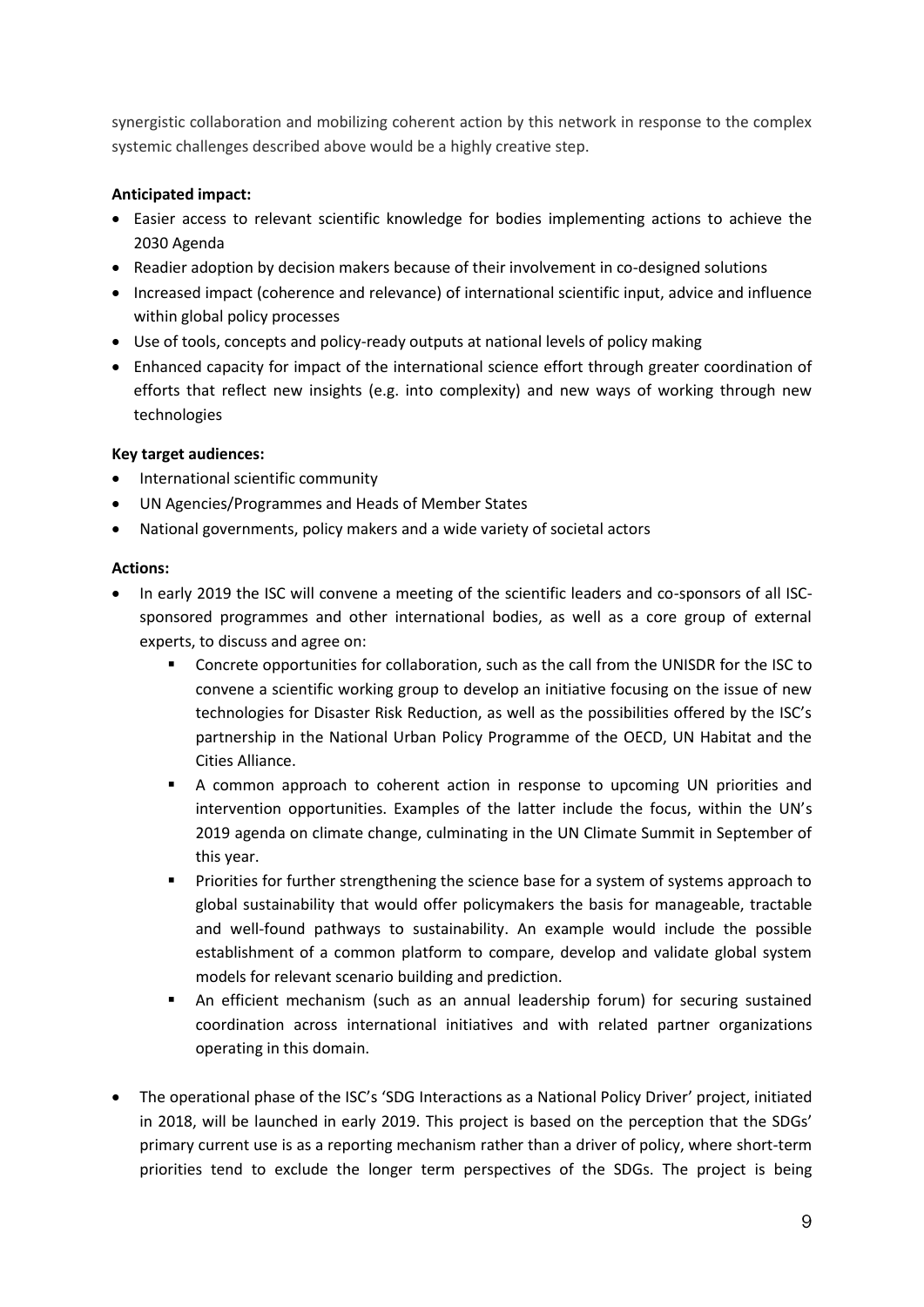delivered in partnership with the International Institute for Applied Systems Analysis (IIASA), the International Network for Government Science Advice (INGSA), the Stockholm Environment Institute (SEI), the European Commission's Joint Research Center (JRC), and UNDP. The aim of the project is to develop a tool and associated process to systematically analyze key interactions across the SDGs and connect them to national policy processes in order to accelerate the implementation of the SDGs. The project will develop an online tool enabling the mapping of key interactions across the goals and targets, and a deliberative process involving scientists, policymakers and stakeholders that will identify potential synergies and conflicts between SDGs and support the coherent prioritization, implementation, and monitoring of SDG implementation in particular national or local contexts. The tool and process approach will be co-designed and tested in a variety of contexts over the course of 12-24 months (2-4 pilots are envisaged over the course of 2019-2020, subject to fundraising). Dissemination and scale-up of project outputs will be undertaken in coordination with the ongoing STI-for-SDGs Road Mapping work of the UN Technology Facilitation Mechanism's Inter-Agency Task Team.

#### **Relevance to members:**

- An overarching frame for the many members involved in work relating to SDGs.
- Showcasing their science at within the UN and other intergovernmental policy fora.
- Creating a policy interface with national governments for scientific results.

#### **Project 1.2: Funding Science for Sustainability: A Global Forum of Funders**

#### **The Issue:**

Promoting and securing the international scientific community's effective responses to the challenges of the 2030 Agenda is a systemic responsibility, shared by scientists themselves, the institutions in which they work, the policy makers that shape the conditions under which they work, the regional and international platforms that support their research, and the funders that influence and resource priority agendas.

Within the broader science funding community we are seeing a diversification of actors that fund science and a growing response amongst them to the policy pull of the SDG framework through the alignment of their strategic priorities. Increased giving beyond national borders is often accompanied by an increased willingness to undertake joint action in support of international scientific collaboration. At the same time these developments occur primarily within specific sectors of the funding community. There is little evidence of strategic dialogue, partnership and collective action between national funders, philanthropic foundations and international development aid agencies. Here there is a need to move into a higher gear, to increase investments in science for the SDGs and to maximize the efficiency of existing investments by reducing fragmentation and the duplication of efforts across funding sectors. There is an opportunity for the ISC to play a leading role in facilitating the connections and convening the discussions that will be required to move in this direction. It would underline the Council's strategic objective of promoting international research and scholarship in the SDG domain.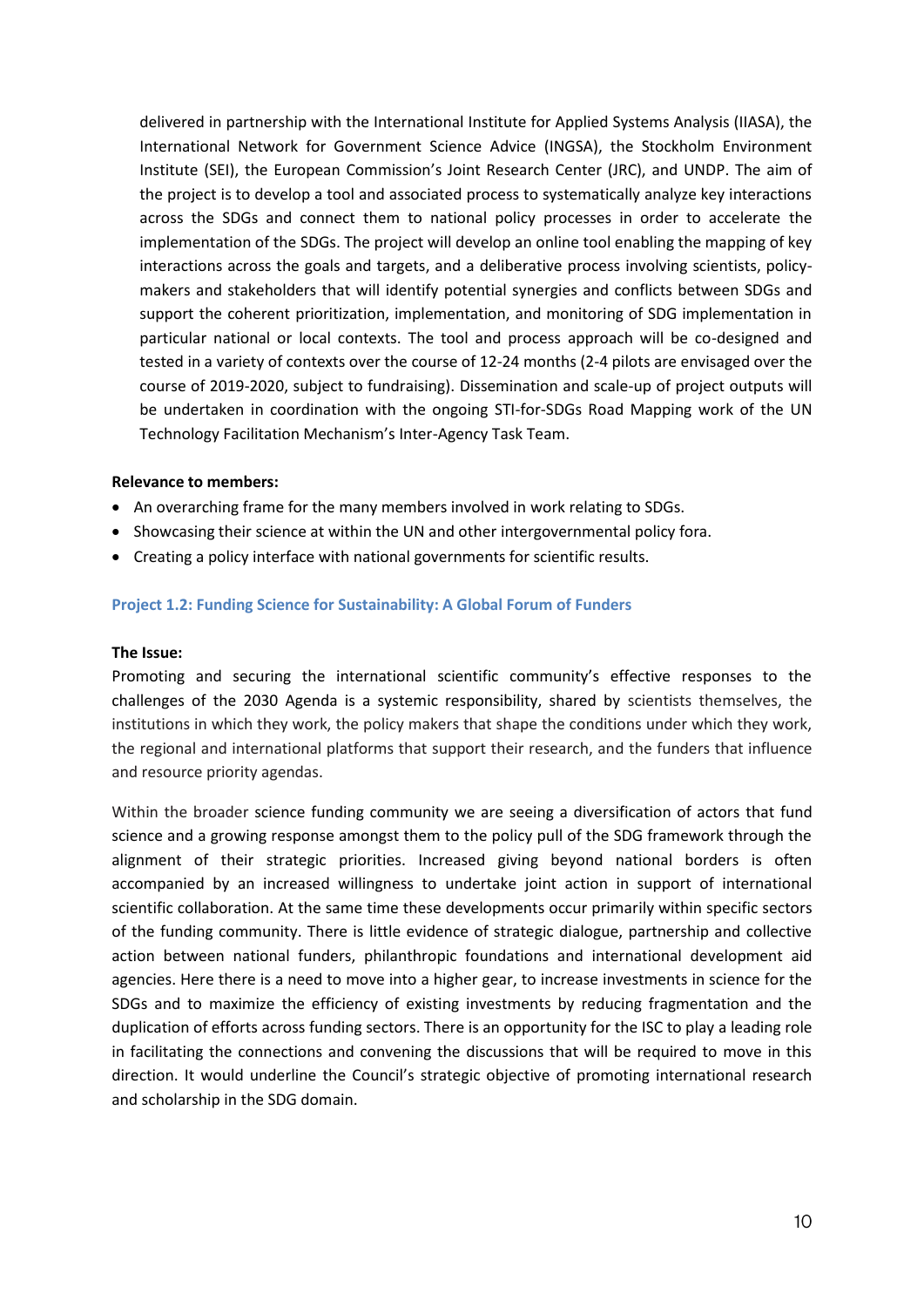# **Anticipated impact:**

- Increased understanding of the international landscape of science funders, shifting trends and new opportunities in the funding of international scientific collaboration.
- Increased coordination and collaboration amongst science funders aimed at accelerating the global impact of funding science for the SDGs.
- Establishment of a powerful platform for ISC engagement with a global consortium of science funders.

#### **Key target audiences:**

Lead organizations from different funding sectors: national research agencies, private foundations and international development aid agencies.

#### **Actions:**

In July 2019 the ISC will convene a meeting of the leadership of national research funding agencies, philanthropic foundations and development aid agencies from around the world. This 'Global Forum of Funders' will be hosted by the US National Academy of Sciences. It is being organized by the ISC in collaboration with a consortium of funders and international scientific partners, including:

- the Belmont Forum (represented by the US National Science Foundation),
- the Volkswagen Foundation,
- the Swedish International Development Cooperation Agency (Sida),
- the International Development Research Centre (IDRC)
- Science Granting Councils Initiative in Sub-Saharan Africa (represented by the National Research Foundation of South Africa)
- Future Earth, and
- The International Institute for Applied Systems Analysis (IIASA).

Depending on the outcomes of the Forum, further ISC involvement and concrete follow-up activities will be considered. Such activities may include the development of a global science agenda identifying critical SDG-related knowledge and policy implementation gaps. The ISC is uniquely placed to lead on such an agenda-setting initiative and could undertake it as part of the action defined in 1.1(a) above.

#### **Relevance to members:**

- More powerful funding opportunities for major scientific challenges in the SDGs.
- Clearer pathways to funders.

# **DOMAIN 2: THE DIGITAL REVOLUTION**

#### **Project 2.1: Tackling complexity: Data-driven interdisciplinarity**

#### **The Issue:**

"The next [21st] century will be the century of complexity" (Steven Hawking, 2000). Modern science faces a set of demands for solutions to problems that are inherently complex. They are problems embedded in complex systems that exhibit emergent behaviour: behaviour that cannot be predicted from any single driver, but can only be adequately understood by analysing the system in which they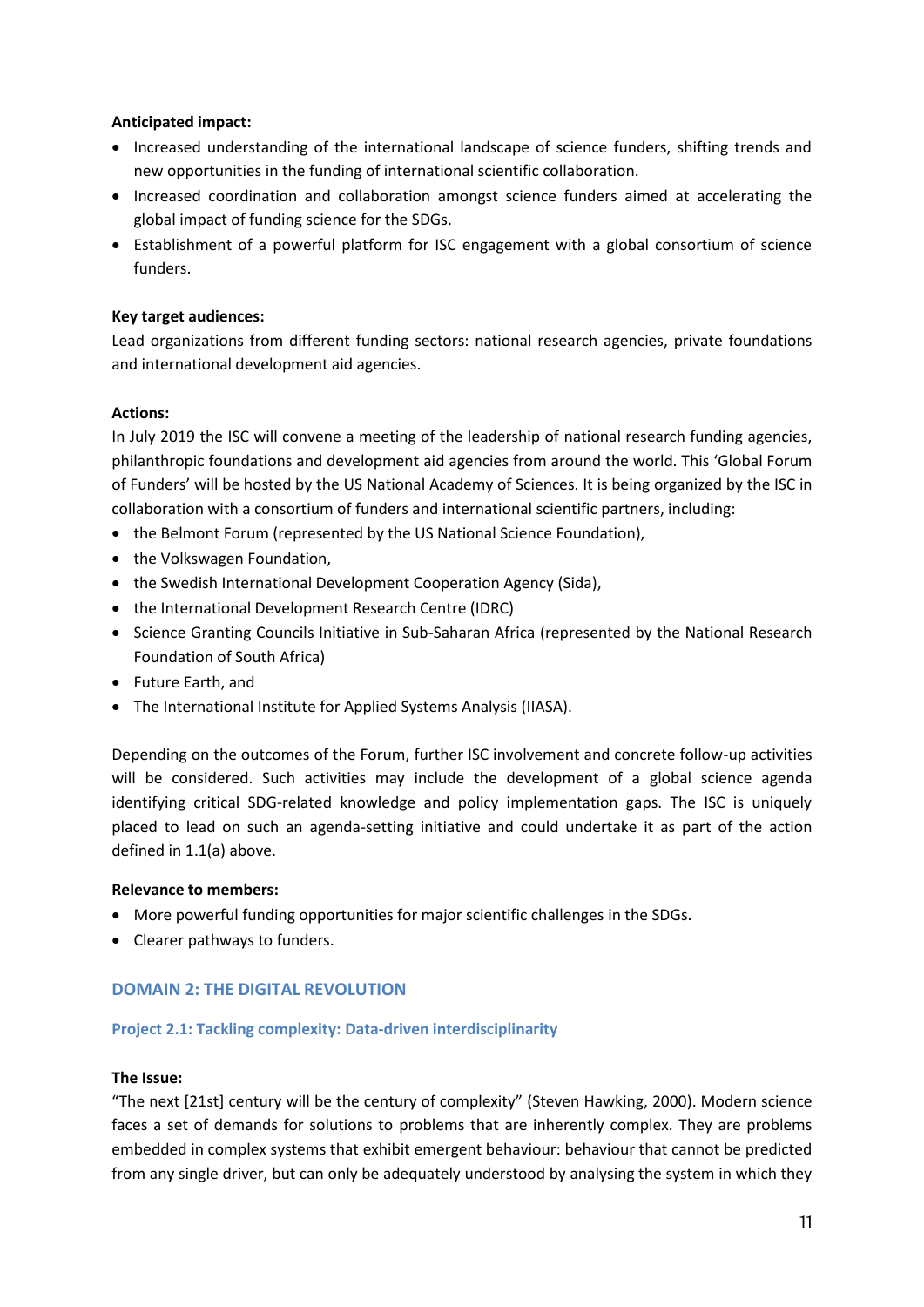are embedded. Fortunately, the vast and varied data fluxes of the digital revolution provide the means to characterise and understand the complexity at the heart of many global challenges. Crucial to this task is the linking, integration and analysis of data and information from different disciplines in ways that yields deeper, more holistic understanding of complexity, on scales from the molecular to the cosmic, and on issues from individual social preferences to the operation of cities. It is an essential part of the intellectual infrastructure for the  $21<sup>st</sup>$  century. The barrier to its achievement lies in the different standards that are applied in characterising, storing and accessing data in different disciplines and inadequate vocabularies and ontologies that make rigorous interoperation between datasets difficult or impossible. Individual disciplinary groups have seized the opportunity to create "information communities" that have made great strides in integrating data within their fields and making them openly and widely available (e.g. bio-informatics, astronomy, crystallography, areas of social science, Earth science, nanotechnology and archaeology), but there are many where this has not happened. The ISC would seek to work with and support the disciplines of science in adopting procedures that enable interdisciplinary data integration and to stimulate its application to the complex systems that comprise major challenges.

# **Anticipated impacts:**

- Increasing the number of science disciplines that adopt rigorous standards and ontologies for their data.
- Take-up of generic approaches to data integration by scientific disciplines.
- Application of integrated, inter-disciplinary data to the characterisation of system complexity in global challenges.
- Take-up by policymakers and other users of solutions for complexity.

# **Target audiences:**

- Science disciplines.
- Global challenge bodies (e.g. researchers on complex systems infectious disease, urban resilience, disaster risk).
- Funders.
- Users.

# **Actions**

- a) The ISC has supported activity to develop generic approaches to data integration, to be tested through interdisciplinary pilot applications in the areas of *infectious disease, disaster risk reduction* and *resilient cities* (issues relevant to Domain 1).
- b) An ISC *Commission on Data Standards* should be created with the purpose of:
	- working with unions and associations that already address these issues, to agree good practice and develop the metadata infrastructure required for inter-operability;
	- encouraging unions and associations of disciplines that have not yet taken up this issue to develop vocabularies and standards that avoid ambiguity or misinterpretation, allowing data and applications to be joined up, or analysed in ways that avoid category errors;
	- supporting bids for funding;
	- stimulating application of these approaches to complex global challenges.
- c) A paper on these issues and a detailed approach will be submitted to the GB by the ISC's Committee on Data for Science (CODATA). The involvement of CODATA, the World Data System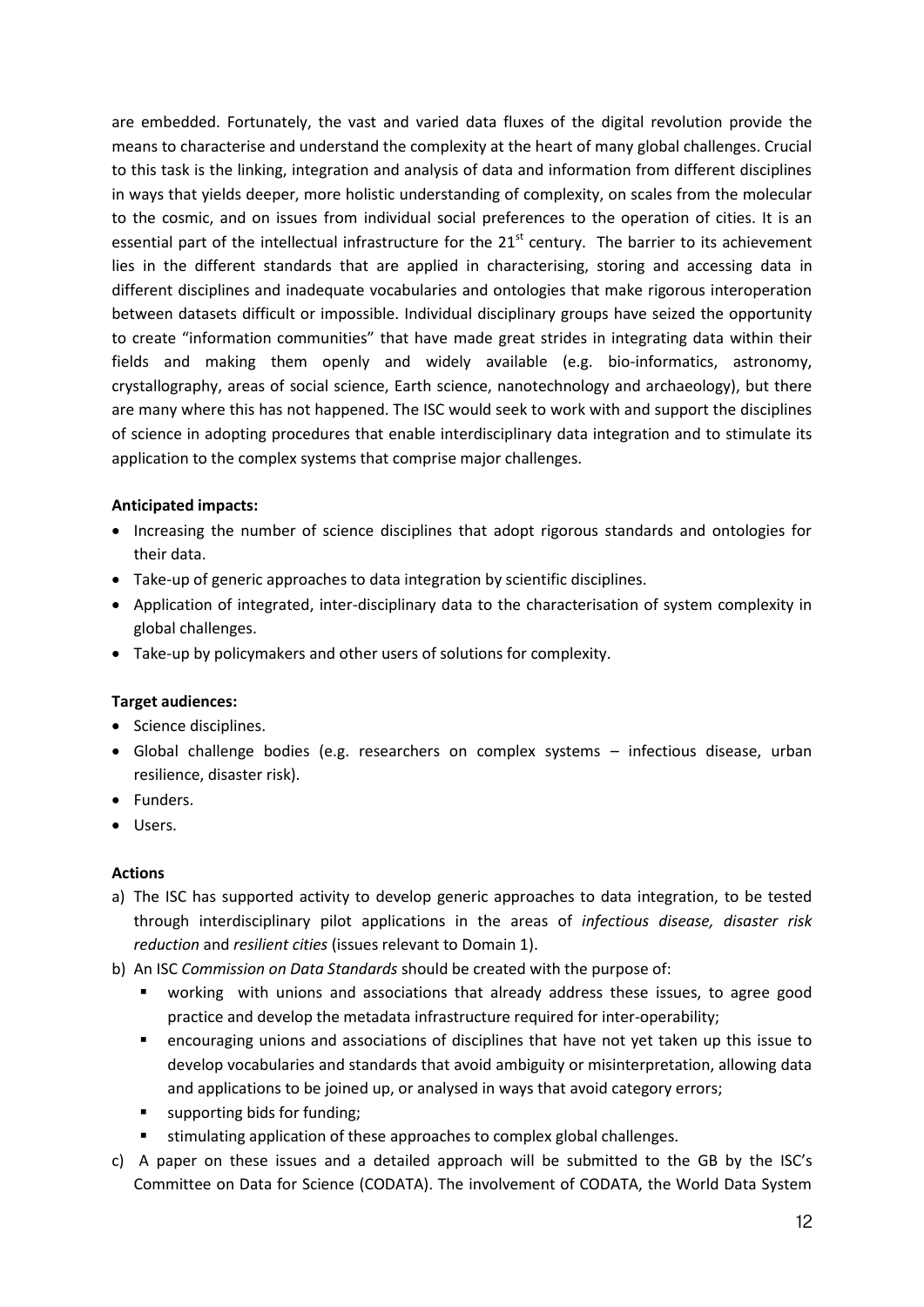(WDS), the UN World Data Forum, the Research Data Alliance (RDA), and engagement with governmental statistical bodies will be important. The project is likely to be the work of a decade.

#### **Relevance to Members:**

- Developing enhanced capabilities of data use for disciplines currently lying behind the curve.
- Enhancing the capacity of interdisciplinary collaboration to address major complex global challenges.

#### **Project 2.2: Global Data Governance**

#### **The Issue:**

The data-rich era that has emerged at the beginning of the  $21<sup>st</sup>$  century offers powerful new opportunities for all the sciences, although the ease, mode and speed with which they individually adapt and exploit the opportunity will vary from discipline to discipline. What is shared by all however is the need to find, have access to and be able to use and re-use data relevant to their priorities. This implies two imperatives:

- that data is findable, accessible, and useable, and ideally interoperable with other, cognate data (characterised as FAIR by Force 11: findable, accessible, interoperable, reuseable; www.force11.org/group/fairgroup/fairprinciples);
- that important data will be properly preserved, curated and accessible in robust, trustworthy databases (for example in the core-trust-seal certification of the World Data System; www.coretrustseal.org ) and operate with a long-term, sustainable business model.

The urgency of these issues is exemplified by the 2030 Agenda for Sustainable Development. Managing an effective and efficient pathway towards global sustainability will require that data is used effectively in understanding the complexity of that task and in finding solutions (projects 1.1 and 2.1), but also that data that monitors the temporal changes in the human and global system is progressively accumulated in accessible, robust, reliable and sustainable repositories as a vital global asset. Unfortunately, many important databases are supported by short term funding, and some have been lost by the lack of it. It is therefore an important priority for science that:

- a) a sustainable business model for proper curation of global scientific data is developed;
- b) an international concordat is developed for rules of access and use;
- c) there is improved planning for acquisition and access to data relating to global sustainability.

#### **Anticipated impacts:**

- Agreement amongst key players of the urgency of the issues.
- **•** Effective, possibly ISC led process.
- Ultimately, achievement of points a) to c) above.

#### **Target audiences:**

In the first instance:

- ISC unions and associations
- RDA, WDS, CODATA,
- Science Funders
- Data holding bodies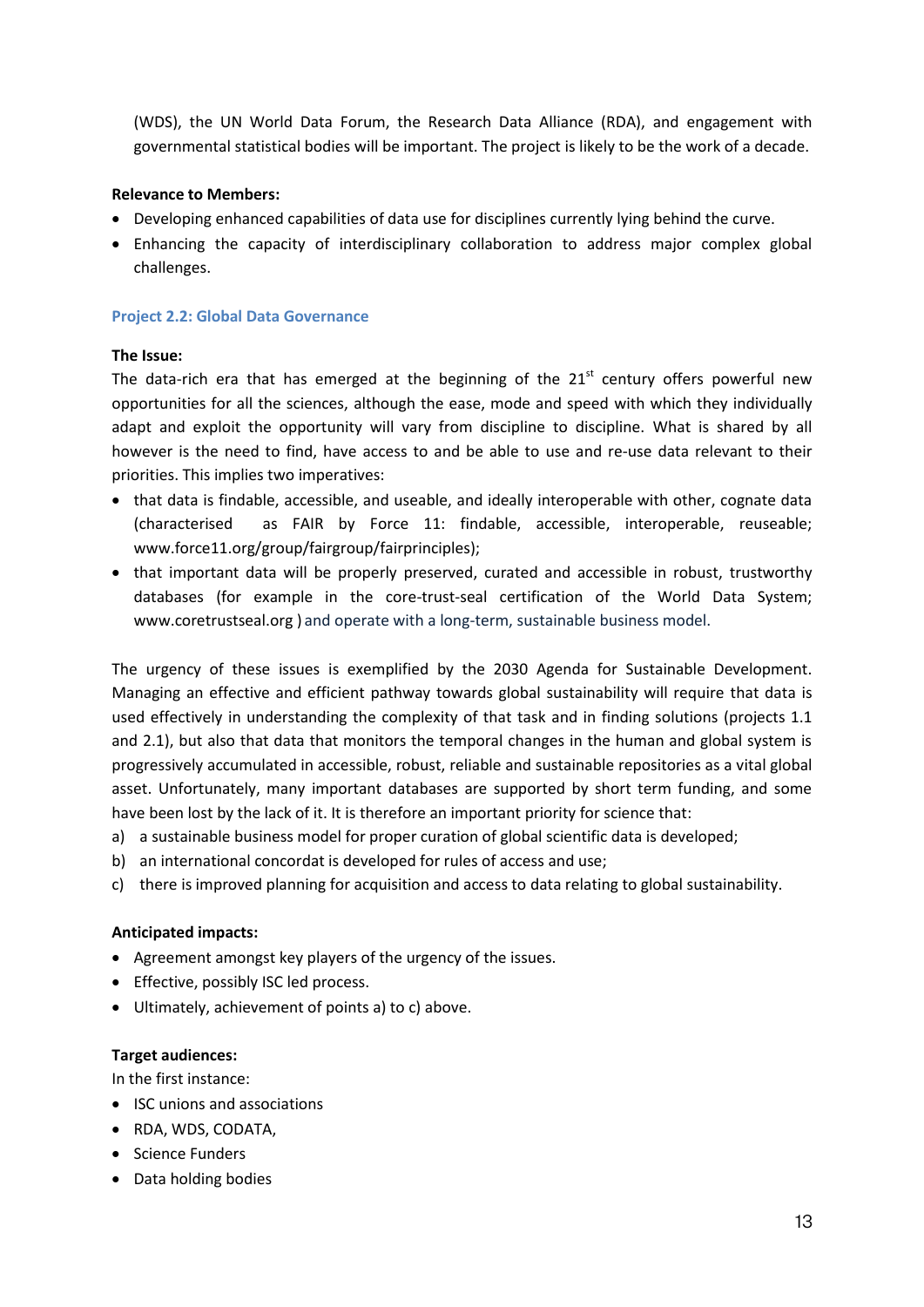- Governmental statistical agencies
- UNESCO, UNEP, GEO

#### **Actions:**

It is proposed that the ISC should take the initiative, ideally under UN auspices, to convene interested parties to discuss whether and how these objectives could be met, with a view to creating a plan for implementation. Relevant parties would include UN bodies (UNEP, UNESCO, World Data Forum), representatives of national statistical offices and governmental databases, GEO, science funders, representatives of major data disciplinary repositories and data platforms, and representatives of relevant private sectors. This would be an exploratory meeting with the potential to lead to a major international initiative, with the ISC well placed for a high profile lead position.

This could be a substantial step in ensuring sustained access to critical data across the disciplines, and an important enabler of interdisciplinary data-intensive science. If an exploratory meeting were successful in plotting a way forward, a highly significant contribution from the ISC would be to ask unions and associations to identify core databases in their field that should be considered part of the global patrimony of knowledge. The life sciences for example have identified about 100 such core databases. It would consider both databases that are sustainably maintained in national or international repositories and those that are less securely maintained, and both Earth-based and space-based data.

#### **Relevance to members:**

 Increasing the quality of data curation and availability of vital importance to disciplines and for interdisciplinary science.

#### **Project 2.3: A Machine Learning Society: The science narrative**

#### **The Issue:**

As the flux of data collected in both private and public domains continues to increase, and the analytic techniques used to process them become more sophisticated, unprecedented depths of information are revealed about individuals and communities and their habits that have not been sanctioned by them and can be used in ways that may or may not reflect their best interests. Large data fluxes are also necessary feed-stocks for machine learning; a branch of artificial intelligence that allows computer systems to learn directly from experience (represented by a diversity of powerful data streams). This contrasts with conventional computers that follow pre-programmed rules. As a result of recent advances, such systems can now out-perform humans in an increasing variety and number of specific tasks. Though most of us are unaware of it, we interact daily with machine learning systems, for example through image and voice recognition systems and in online retailing. Machine learning systems promise transformative advances in many areas: in healthcare, for better diagnosis and treatment; in improving the efficiency of transport networks through autonomous systems; in public services for targeting those in need or tailoring services to users; and in science, where it helps to make sense of the vast amount of data increasingly available to researchers, offering new insights in many fields. But there is a "down side": in ubiquitous surveillance through face recognition; in autonomous weaponry; in financial fraud; and in the displacement of humans from jobs and roles hitherto assumed to be uniquely theirs.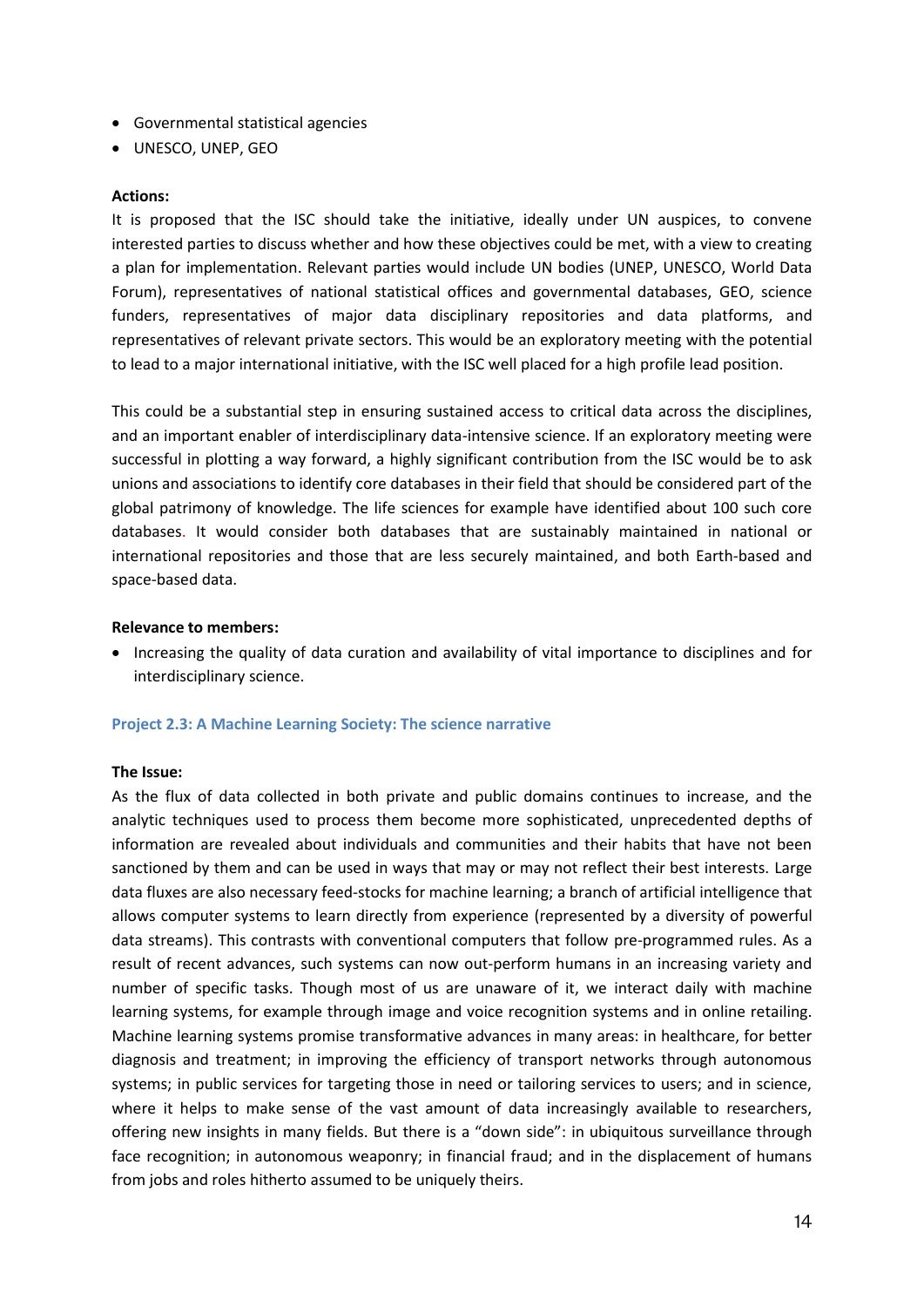How do national science systems, particularly those that are poorly funded, develop capacities to reap the benefits and avoid the dangers? What is the trade-off between the benefits and the downsides of these data-enabled technologies? How should educational curricula be changed, at all levels, to prepare students for the challenges they meet? Should we attempt to prepare young children with the skills and habits to navigate an information environment that is more complex and confusing than ever before? How should societies respond to the fact that existing data governance concepts, such as privacy, consent, publishing, do not easily apply in this new environment and are under unprecedented strain, whilst their meanings in policy, law and public discourse have shifted, and will continue to do so in new and unpredictable ways? These are questions that need to be posed and addressed in all societies, where scientific understanding of present trends and implications, and reflections on possible future trends need to be broadcast and debated. It is a necessary exercise of the responsibility of science.

#### **Anticipated impacts:**

- Greater awareness of the nature, implications and potential developments of data and machine learning technologies.
- Policy debate and action on pathways to benefit, on regulation, on governance, and for education.

#### **Target audiences:**

- Scientists
- Educational and research institutions
- Politicians, policymakers, civic society and citizens.

#### **Actions:**

Debate on these issues has been variously animated, hyped, diverse, speculative, uninformed, and occasionally careful, precise and rigorous. Notwithstanding the pace of change in the field, but because of it, there is an urgent need for a measured, rigorous explanation and narrative on the issues; one that is accessible to the whole target audience. Its purpose would be to stimulate the debate that is currently needed to address problems that are already with us, and to prepare for challenges with which we may be confronted in the near future. If a report on these issues could be produced within a relatively short timeframe, the ISC should mobilize its network of unions, associations and national members, in chain-reaction mode, to disseminate it. Equally, national members should be encouraged to broadcast its policy narrative within their national governance systems. Fortunately, some national members have published series of reports on the issues, which could be the basis on which an ISC document might be built. (We should consider the possibility that ISC might work to "internationalize" national reports by its members that have international implications).

#### **Relevance to members**

- Supporting national members in their tasks of raising awareness about vital issues for their societies.
- Enhancing awareness of the implications of key areas of AI for their disciplines.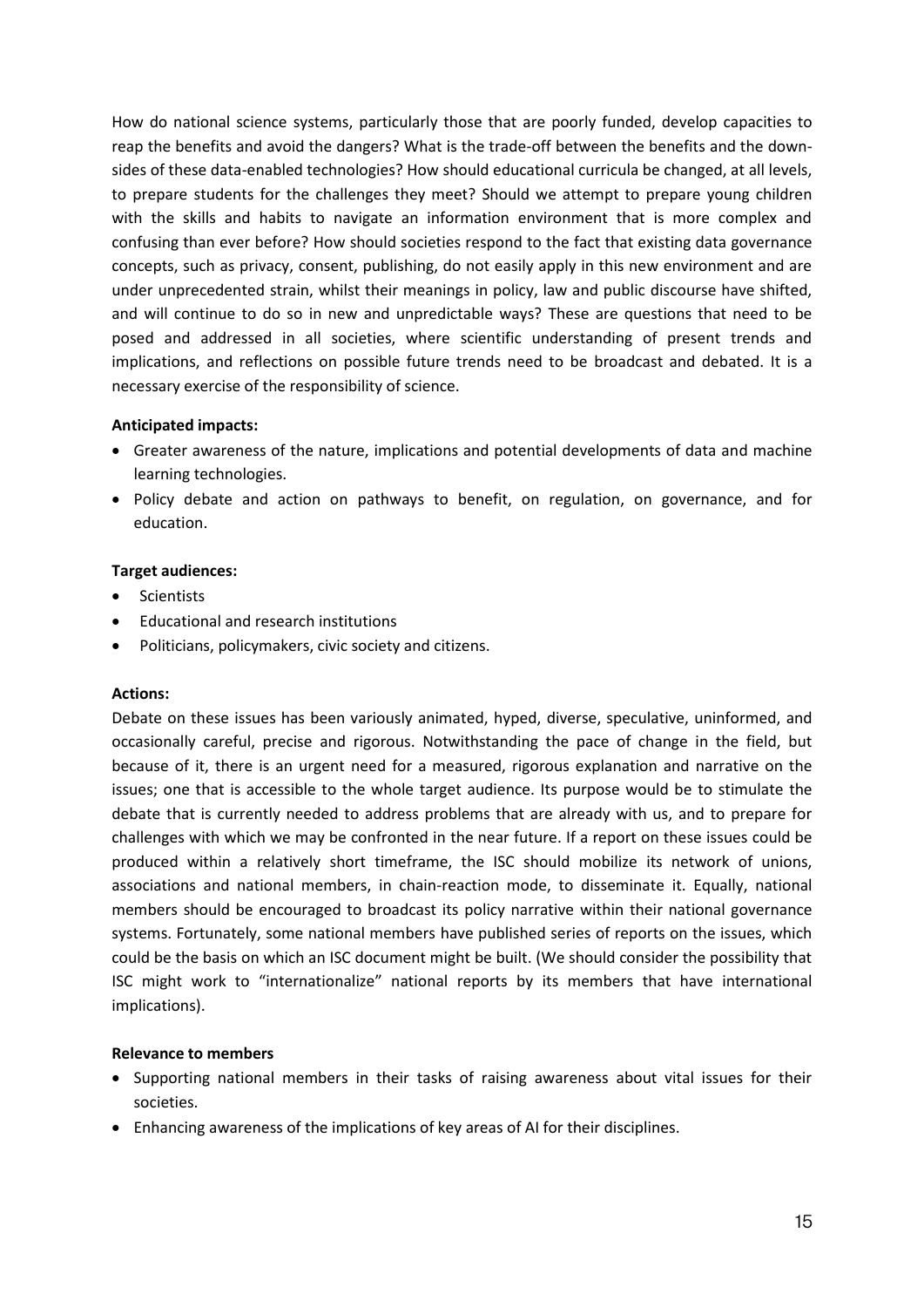#### **DOMAIN 3: SCIENCE IN POLICY AND PUBLIC DISCOURSE**

#### **Project 3.1 Science-Policy Interfaces at the Global Level: Strategy development**

#### **The issue:**

Based on its formal role as a lead coordinator of the United Nations (UN) Major Group for the Scientific and Technological Community, as well as its existing partnerships with several UN Programmes and Specialized Agencies (e.g., UNESCO and WMO), the ISC is actively engaged in major inter-governmental and multi-stakeholder policy fora, including those relating to the post-2015 processes. The latter include the 2030 Agenda for Sustainable Development, the Paris Agreement on Climate Change, the Sendai Framework for Disaster Risk Reduction and the New Urban Agenda. The purpose of this engagement is to ensure that science is integrated in key policy making and implementation plans at the global level (see also point 3 in the Appendix).

The challenge for the Council is to further increase the impact it has in this area of work: to secure a strengthened mandate for science in global policy, to build a recognized ISC identity and presence at the highest political levels, and through that to amplify the visibility and voice of the international scientific community within the UN and, ultimately, in other global policy fora, including the G7 and G20. Meeting this challenge will require the development of a longer-term vision of the role of science in global policy processes and the identification of a corresponding range of strategic actions to be taken by the ISC. This should be based on an understanding of the complex political landscape at the global level, the most effective access routes and pathways to influence for science, the required capacities for UN policy horizon scanning, and options for efficient response strategies, including the development of an effective and efficient science advisory ecosystem at the global level.

#### **Anticipated impact:**

A coordinated, effective and independent science-policy interface at the global level – within the UN System and beyond – in which the ISC is positioned as the global go-to for scientific input, advice and influence.

#### **Key target audiences:**

- The ISC and its membership, communities and partners
- Heads of UN Programmes and Specialized Agencies

#### **Actions:**

As a first step, the ISC will prepare and publish two strategy papers – a White Paper on 'Science in and for the United Nations' [exact title to be confirmed] and a paper on opportunities for engagement in other global policy fora. Both outputs will make recommendations – to be reviewed and agreed by the ISC GB – for concrete actions to be implemented by the ISC in order to achieve the intended impact. The preparation of the strategy papers will be guided by an expert resource group established from the ISC membership and broader ISC community (e.g., INGSA, and other sponsored programmes/committees) and including invited scholars with expertise on science-policy interfaces at the global level.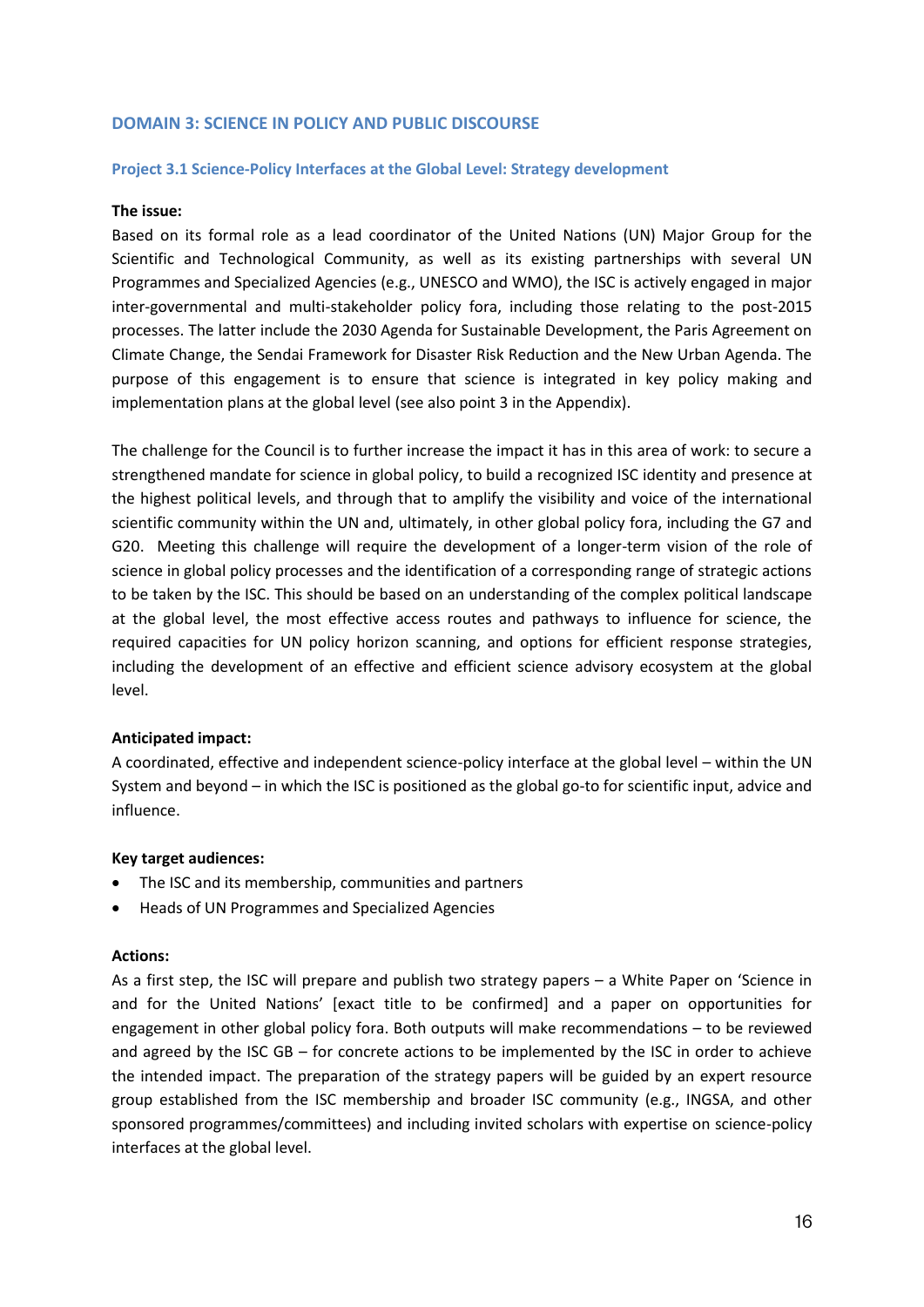#### **Relevance to members:**

- Understanding global policy processes and possibilities for effective science-policy interfaces
- Stronger representation through ISC
- Showcasing and contributing relevant work in global policy processes

#### **Project 3.2: Policy and Public Action: The role of engaged science**

#### **The issue:**

For more than a decade, and particularly in the field of sustainability science, trans-disciplinarity (TD) has been advocated and promoted by scientists, science policy makers and funders as an approach to supporting solutions-oriented science, producing knowledge that is socially credible and actionable. The ISC supports TD. It has promoted it in the design of international programmes such as Future Earth, it has developed TD training schemes and it funds TD research via the ISC programmes on T2S and LIRA2030 (see point 2 in the Appendix).

TD is understood as a process which brings academics and non-academics together in processes of knowledge co-production, with scientists working with decision makers, policy shapers, citizens and the private sector as knowledge partners in networks of mutual learning and problem-solving. TD builds on earlier discourses about participatory action research, the democratization of science, the triple helix, and citizen science, and is now increasingly embedded in discussions about the nature and scope of 'open science' or 'science as a public enterprise'. Terms like TD and open science remain misunderstood. The essential idea of a new relationship between science and society – of science working with rather than for society – is perhaps best captured by the notion of 'engaged science'.

Engaged science poses significant challenges to the science system: to the processes and practices of science, of scientific review and evaluation, of incentives and of reward systems. It affects how research is supported in higher education, as well as civic and civil society organizations. It requires systems adaptation, policy renewal and challenges scientists to develop TD skills. At the same time interventions to better equip the system for engaged science should be informed by evidence of its impact on policy, public discourse and action.

#### **Anticipated impact:**

- Increased understanding of the engaged science approach, the challenges and opportunities it poses for science, and implementation of relevant support actions (skills development, policy renewal) by research performing organizations/institutions, science funders, policy makers and managers at national level.
- Increased awareness of the strategic opportunities and enablers for engaged research, both at national and international levels.

# **Key target audiences:**

- ISC members, with a request to national academies to convene debate with relevant national science policy makers
- Networks of funders: the Belmont Forum, the Global Research Council, and the Global Forum of Funders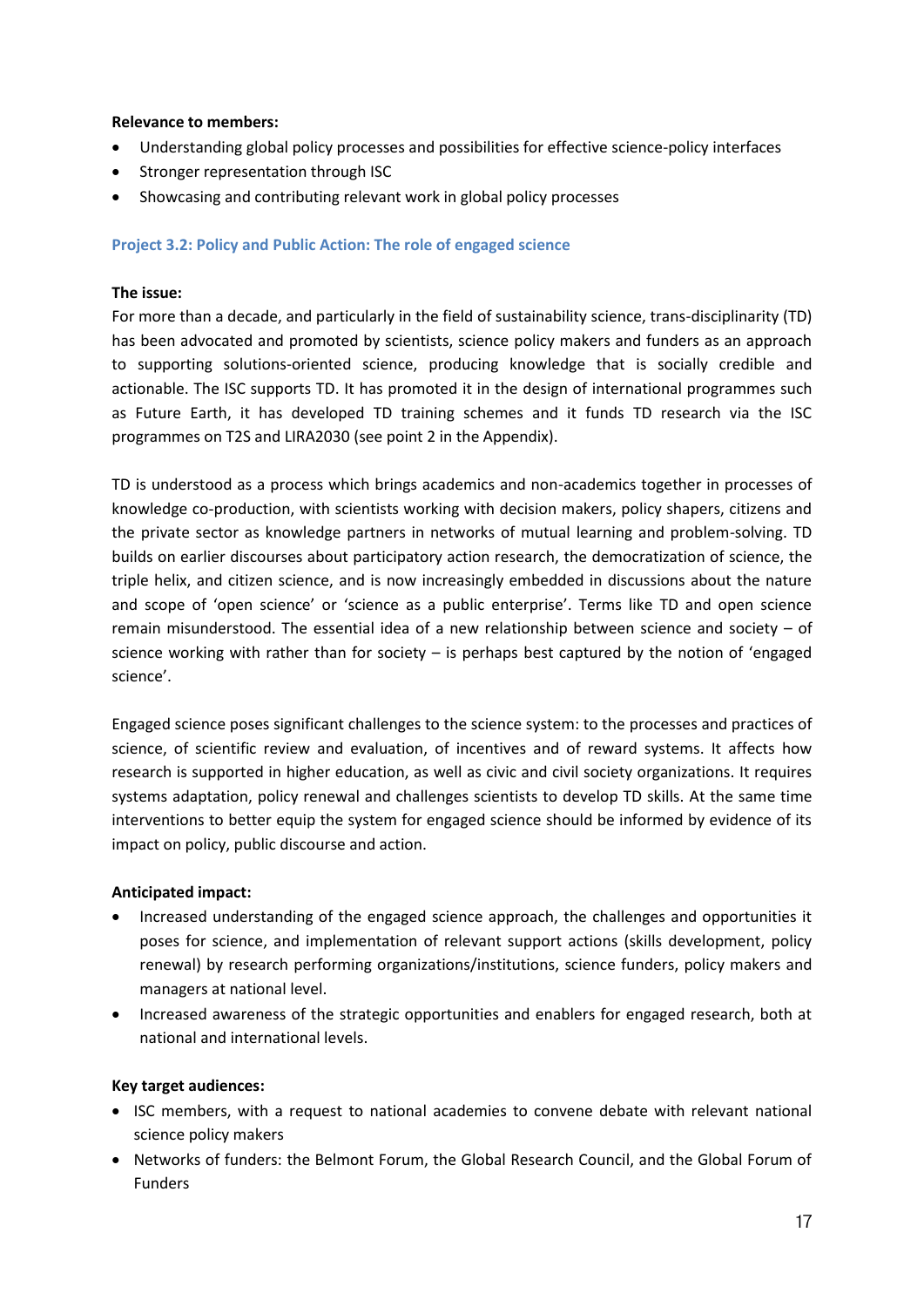- Heads of universities via partnership with the International Association of Universities (IAU)
- UNESCO member state delegations

# **Actions:**

The ISC could convene an expert working group to design and oversee the preparation of a report on engaged science, which could be the first in a series of ISC Global Science Policy Reports.

The report should assess whether engaged science affects the quality of research, its uptake and societal impact. It should provide recommendations relevant to research performing organizations, funding agencies, STI policy makers, and publishers on structural changes that are required for enabling engaged science.

The report could include a focus on:

- mapping existing global schemes that promote engaged science;
- demonstrating the diversity of understanding and practices of engaged science across different global schemes;
- building an understanding of key outputs, outcomes and the longer-term impacts of engaged science across different global schemes;
- identifying essential capacities and skills required for engaged science;
- specifying structural changes that are required within current science systems, including higher education institutions, funding agencies and publishers, to enable and reward engaged science;
- identifying existing approaches for assessing the quality and impact of engaged science;
- outlining best practices for dealing with ethical issues associated with engaged science;
- identifying ways of maximizing the potential of engaged science (e.g. creating national strategic vision that connects science, policy and innovation).

# **Relevance to members:**

- Contribute examples of engaged science.
- Learn from best-practice guidelines.
- Resource for national-level action to be driven by, e.g. academies.

# **Project 3.3: The Public Value of Science**

#### **The issue:**

Realizing the ISC's vision of science as a global public good will require a convincing, coordinated and sustained campaign against anti-scientism in relevant debates at global, regional and national levels. This effort will require creative, accessible articulation of the social, political, economic and cultural values of science, and the deployment of powerful communications and outreach strategies/tools.

The essential resource for such a campaign lies within the ISC membership and the scientific communities that they represent. It would be the work of their national and disciplinary scientific communities that provides the material for the campaign, and their experience at the nexus of science education, communication and public outreach that will guide its development. It is also important to recognise that merely repeating a scientific view, either more clearly or even more loudly, is not the way to success. A deeper understanding of how people receive and respond to messages through their cognitive psychology will be vital.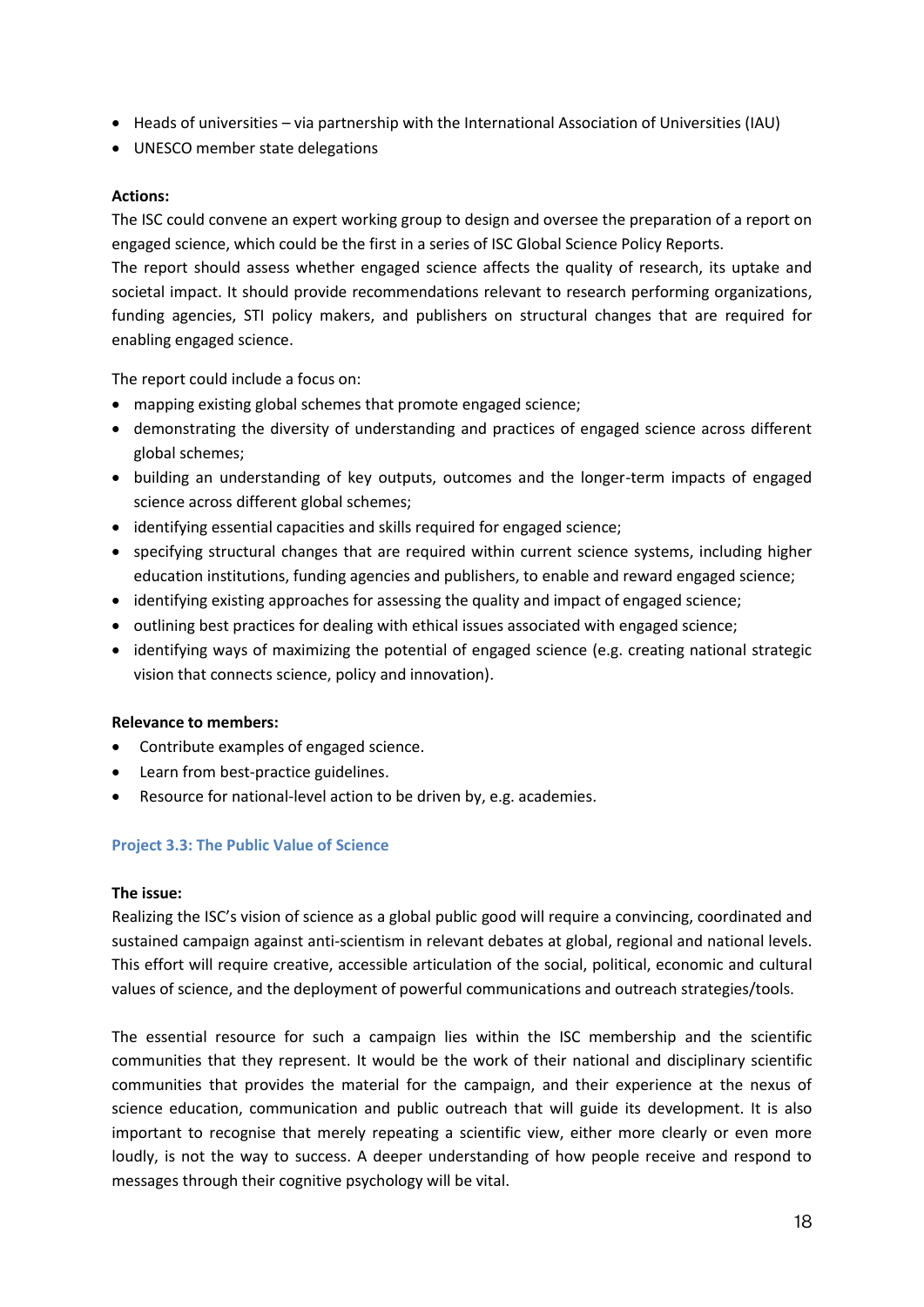Its purpose would be to provide a global science outreach platform, profiling the value of contemporary scientific work (and breakthroughs) from different countries/regions of the world, different disciplines and inter-disciplinary efforts. Emphasis would be on the solutions and insights that science offers society. The platform could take a variety of approaches; focusing for example on specific thematic issues (e.g. transformation to sustainability); a disciplinary approach (what solutions we find from disciplinary advances); workshops to illustrate scientific method in action; the importance of error and uncertainty, and the nature of consensus; a regional approach (the solutions that science offers to specific regional challenges); and/or a sectoral approach (e.g., science and the private sector).

#### **Anticipated impact and targets:**

Increased awareness and recognition amongst wider publics of science as a global public good

#### **Actions:**

The ISC would need to work with science journalists, association of science museums, UNESCO, and in partnership with existing organizations e.g. 'Sense about Science' and relevant experts from the membership to identify the niche, an approach, as well as an action and business plan.

#### **Relevance to members:**

- Showcase scientific work of members
- Amplify outreach work of members

# **DOMAIN 4: THE EVOLUTION OF SCIENCE AND SCIENCE SYSTEMS**

#### **Project 4.1: What Works for Women in Science**

#### **The Issue:**

A fundamental and persistent inequality in science concerns the relative lack of agency and representation of women, the gendered nature of scientific institutions, and related social pressures and prejudices throughout the system. It is the subject of ongoing academic research, of an evergrowing resource of case studies and advisory reports, and of longstanding debate and policy intervention at institutional and political levels within national, regional and international scientific communities. It is the focus of work supported directly by the ISC, and an issue of priority concern to most if not all the Council's members, to its partners and to the broader communities of scientists, science policy-makers and funders with whom the Council works. But effective, successful practice remains elusive in many systems. A "what works for women in science" initiative is intended to address this challenge.

#### **Anticipated impact:**

Improved sharing and use of evidence of what works for women in science in different societies and their science systems; by scientific and related policy institutions/organizations at national, regional and international levels.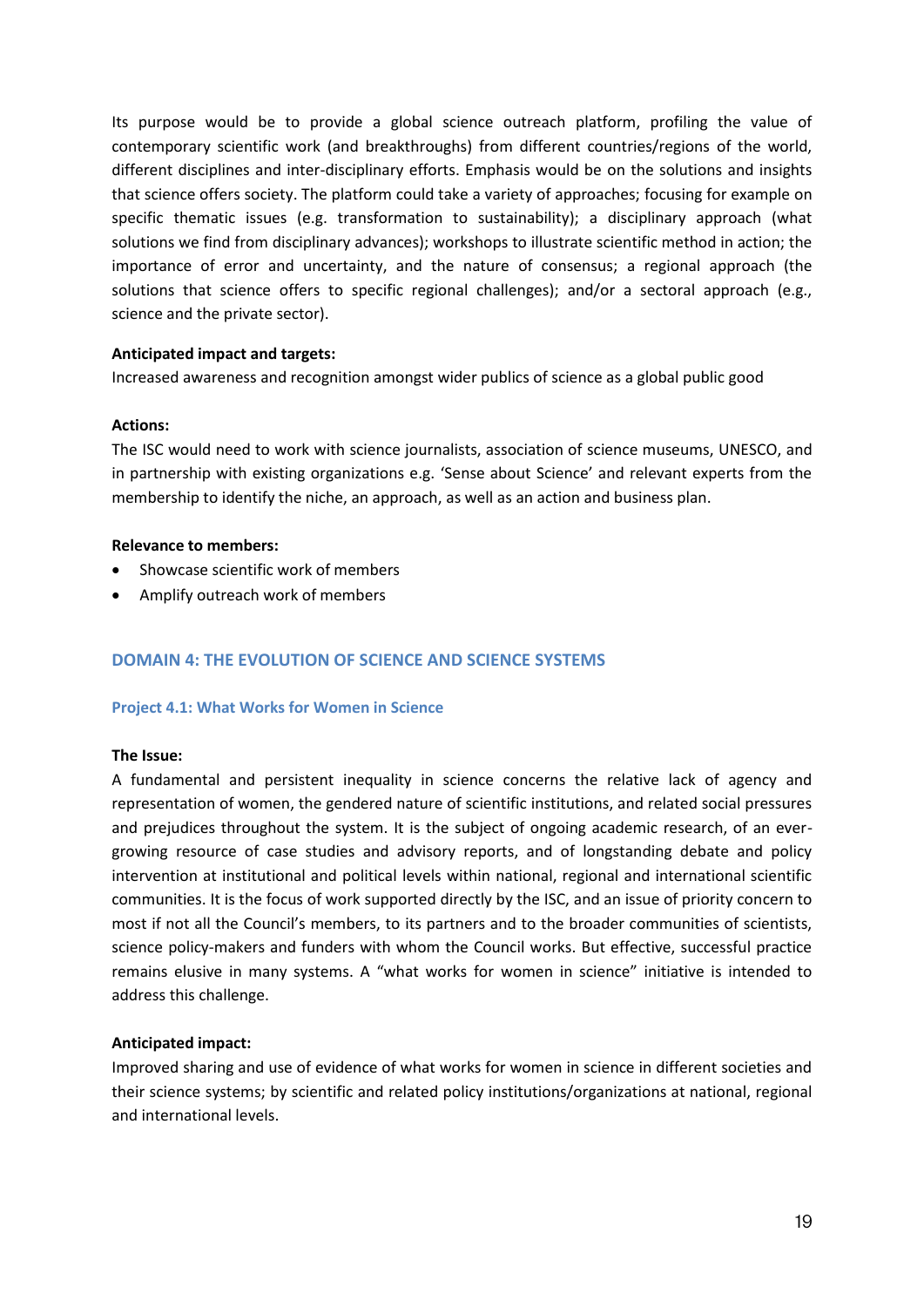#### **Key target audiences:**

- The ISC, its members and co-sponsored initiatives
- Other international scientific organizations
- Funders
- UN agencies and interagency mechanism like UN-Women

#### **Actions:**

ISC should establish a virtual ISC "what works" centre on women in science, based on the 'what works' concept used by the UK government. The centre would:

- collect and collate existing evidence from ISC members on effective policies, programmes and practices to advance gender equality in science;
- assess the efficacy of those interventions against an agreed set of outcomes;
- share findings in an accessible way;
- encourage policy makers and practitioners to use the findings to inform their decisions and shape their responses.

The ISC should consider discussing the idea of a group of national academies taking the lead on establishing this initiative, with the support of the ISC, and with the longer-term possibility of others using the "what works" idea to address other specific issues of concern related to the inclusivity and diversity of global science systems.

Note: The ISC would need to consider overlap and possible partnership with the Harvard Kennedy School Women and Public Policy Programme (with a 2016 What Works publication on gender equality by design)

#### **Relevance to members:**

- Contributing evidence / showcasing success stories.
- Policy learning.
- Influence at global level.

#### **Project 4.2: Refugee Scientists: Awareness and action**

#### **The issue:**

In the second decade of the 21st century, the world is witnessing the largest global movement of people since World War II. These migrations are driven by conflicts, climate change, "land grabbing" and degradation, etc., and are unlikely to diminish in the coming years. These forced migrations affect some of the world's poorest regions, with relatively low levels of scientific capacity, as well as countries such as Iraq and Syria, which had strong science systems that are now largely destroyed. Although very difficult to assess, the total number of scientists "on the move" is currently estimated to be approximately 60,000 worldwide. Whereas the issue of "migrations" is high on the global agenda, little attention is given to the consequence, at the global level, of tens of thousands of scientists interrupting their work, in terms of lost national capacity, knowledge and investment. Such loss ultimately affects the capacity of those societies affected to engage in post-conflict reconstruction. A few national and philanthropic initiatives currently help hundreds of individual scientists worldwide to find institutions in which they can continue their research activities. Clearly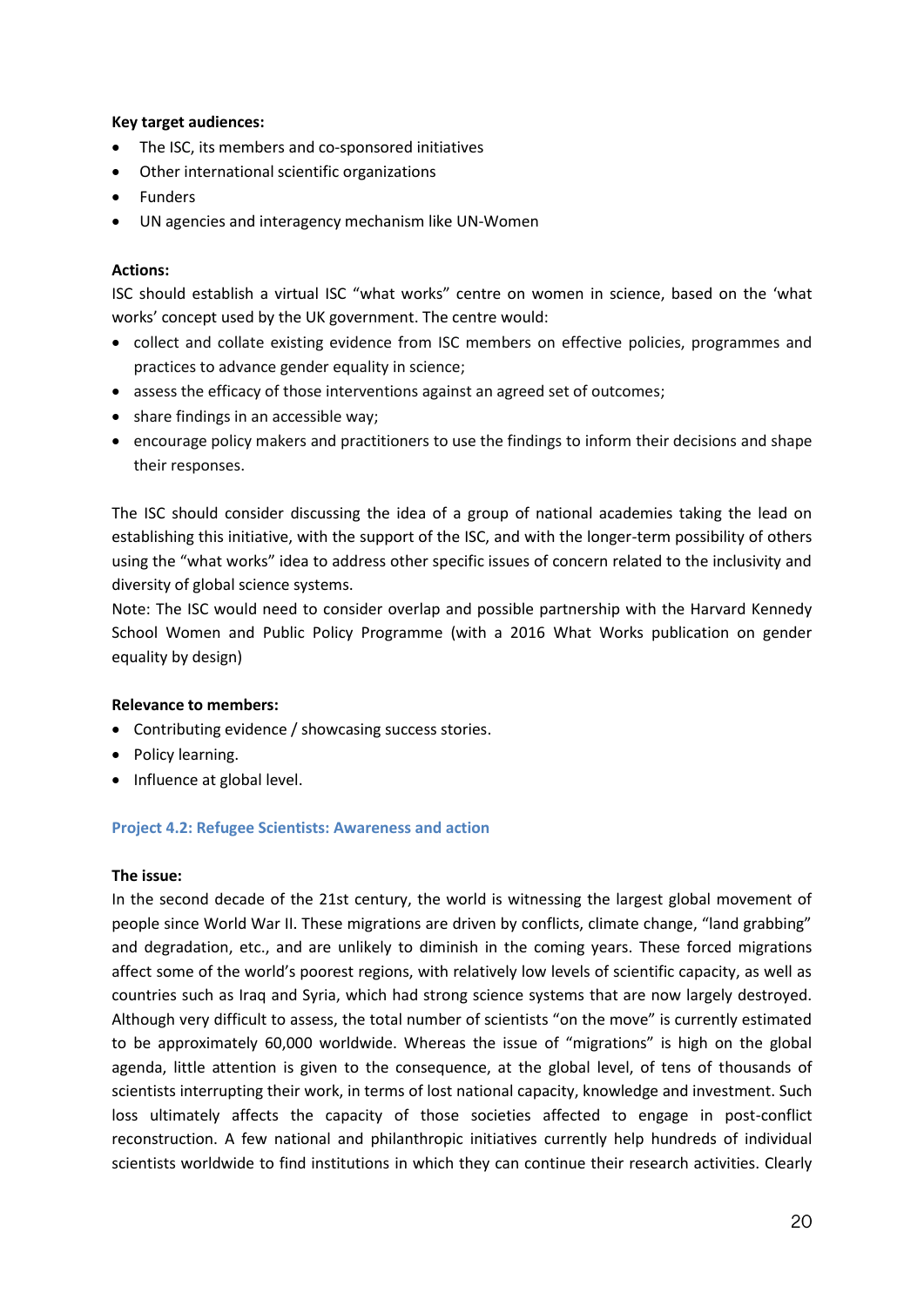more can be done to coordinate these efforts and maximise the number of scientists supported by relevant initiatives. More significantly, no organization is currently approaching the issue from the perspective of the ISC, as a global scientific community, to collectively maximise the protection and support of refugee and displaced scientists, to minimise the capacity, knowledge and investment loss incurred by forced migrations, and to strengthen the capacity of societies to engage in postconflict reconstruction of their knowledge systems. A global awareness campaign would focus on the extent of the need and the types of concrete support actions that different science institutions can undertake to help refugee and displaced scientists.

#### **Anticipated impact:**

An awareness campaign should call the international community's attention to the global significance of refugee and displaced scientists. ISC should work with its partners in *Science International* (the Inter-Academy Partnership – IAP, and The World Academy of Sciences – TWAS) and others, to collaborate in coordinating efforts to respond by developing processes to help rebuild national science in a post-conflict era.

#### **Key target audiences:**

- ISC members
- International and national science organisations (from UN agencies to universities)
- Funders and philanthropy
- The wider public

#### **Actions:**

- a) Operational phase of an agreed Science International Initiative, led by TWAS, and involving IAP and the ISC.
- b) Production of a draft "position paper" by *Science International* and a roadmap of initiatives to be undertaken in the first 3 months to disseminate, discuss and develop the position paper.
- c) Design and lead an awareness campaign about the extent of the needs and the types of support that institutions can put in place to help refugee scientists.
- d) Consider on that basis a strategy for more ambitious partnerships and actions, such as an international resources hub for refugee and displaced scientists or a support fund for presentation of "interrupted studies" at international disciplinary conferences, to a global "University in Exile" or study of post-conflict reconstruction of knowledge systems.

#### **Relevance to members:**

- Showcasing examples of how refugee and displaced scientists can be supported by different types of science organisations.
- Capacity to mobilise their membership base for coordinated support action at the global level.
- Influence at global level.

#### **Project 4.3: Open Science: Avoiding a global divide**

#### **The issue:**

The modern storm of digital data coupled with pervasive communication have profound implications for society, the economy and for science. National science systems worldwide are struggling to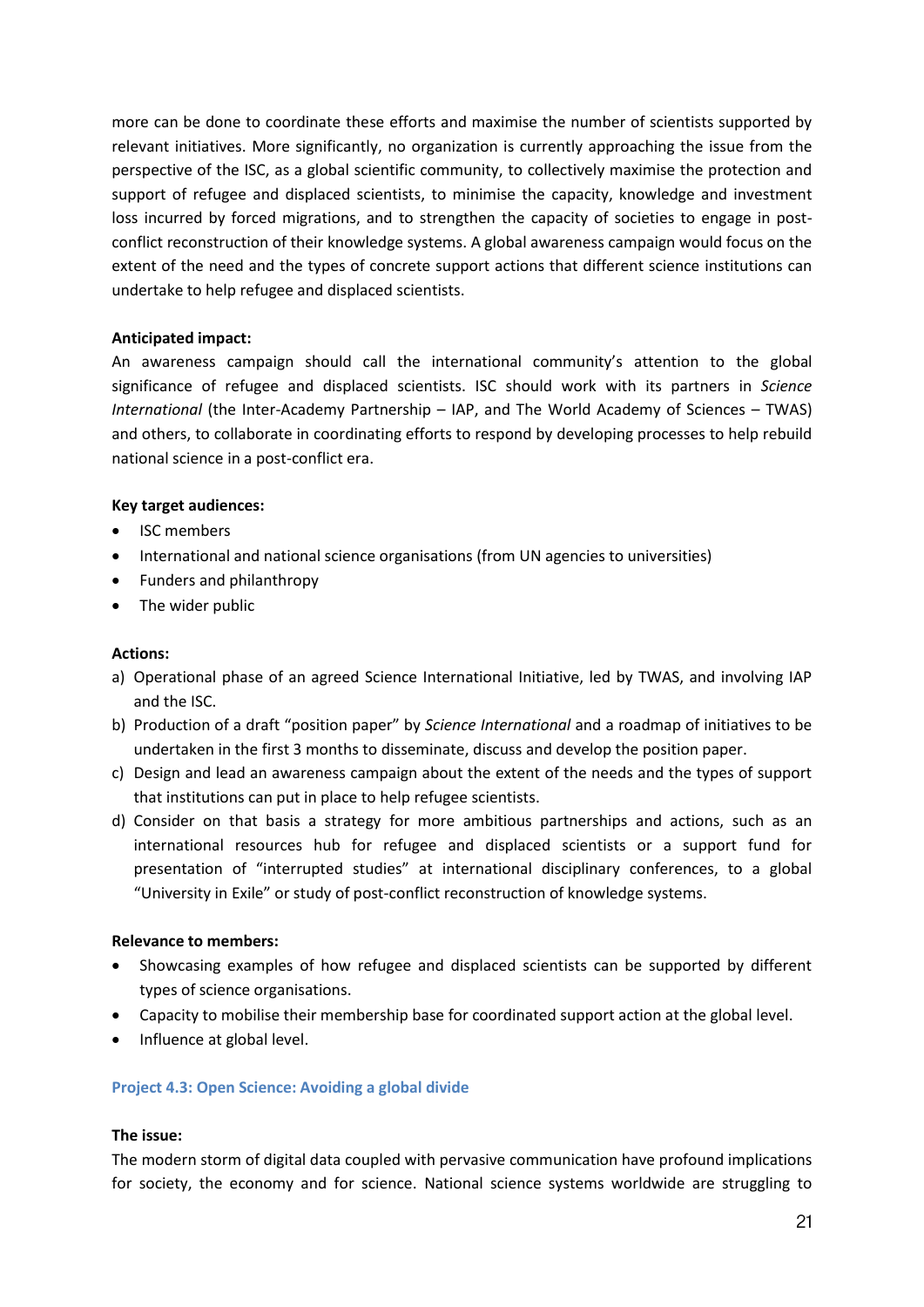adapt their infrastructures, priorities and processes to the opportunities and challenges of this new, data-intensive world of science. In an era when solutions to global problems need global engagement, the danger is that yet another knowledge divide will be created between global north and global south, not only to the detriment of the latter, but to the detriment of all. The enhancement of global scientific collaboration and community that has occurred in recent decades (referred to in Part 1), and to which the ISC has been a major contributor, provides the rationale for its engagement in efforts to avert such an outcome. The ISC, together with CODATA, has played a major role in the creation of the pan-African Open Science Platform (AOSP) which is currently being established, and which will be a major priority for the ISC Regional Office for Africa (ROA). There is now a parallel initiative in the process of development led from the ISC Regional Office for Asia and the Pacific (ROAP), and a Latin American interest in a further analogous development that could involve the ISC Regional Office for Latin America and the Caribbean (ROLAC). In the latter case, steps are being taken, with the support of the ISC, to seek funding for a South-South network between these three initiatives. The potential for a South-South collaboration augurs well for healthy global collaboration as equals rather than as in the donor-recipient model of the recent past. The role of the ISC should be to foster growth of this South-South network and connect it to developments in the global North.

#### **Anticipated impact:**

The emergence of a major, successful South-South network would improve regional infrastructure, increase the potential of regional science, strengthen the scientific input to the SDGs, thereby enhancing the prospect of achieving them, and encourage more targeted and coordinated support from international donors. The project would also create a shared priority for the ISC Regional Offices and a basis for effective joint working.

#### **Key target audiences:**

- Regional members of the ISC; ISC unions and associations and their links with regional members
- Regional scientific and governmental bodies
- UN agencies
- Major donors

#### **Actions:**

The ISC will:

- support its Regional Offices in promoting and delivering the platforms:
- promote development of a South-South network through its contacts with UN agencies and procedures and its relationships with funders;
- encourage contributions from its unions and associations in supporting engagement of their disciplines in enhancing the impact of developing platforms and the network;
- encourage and work with its national members in providing strong regional scientific and policy support for these developments.
- discuss the extent to which these developments might provide the strategic core for ISC's network of regional offices.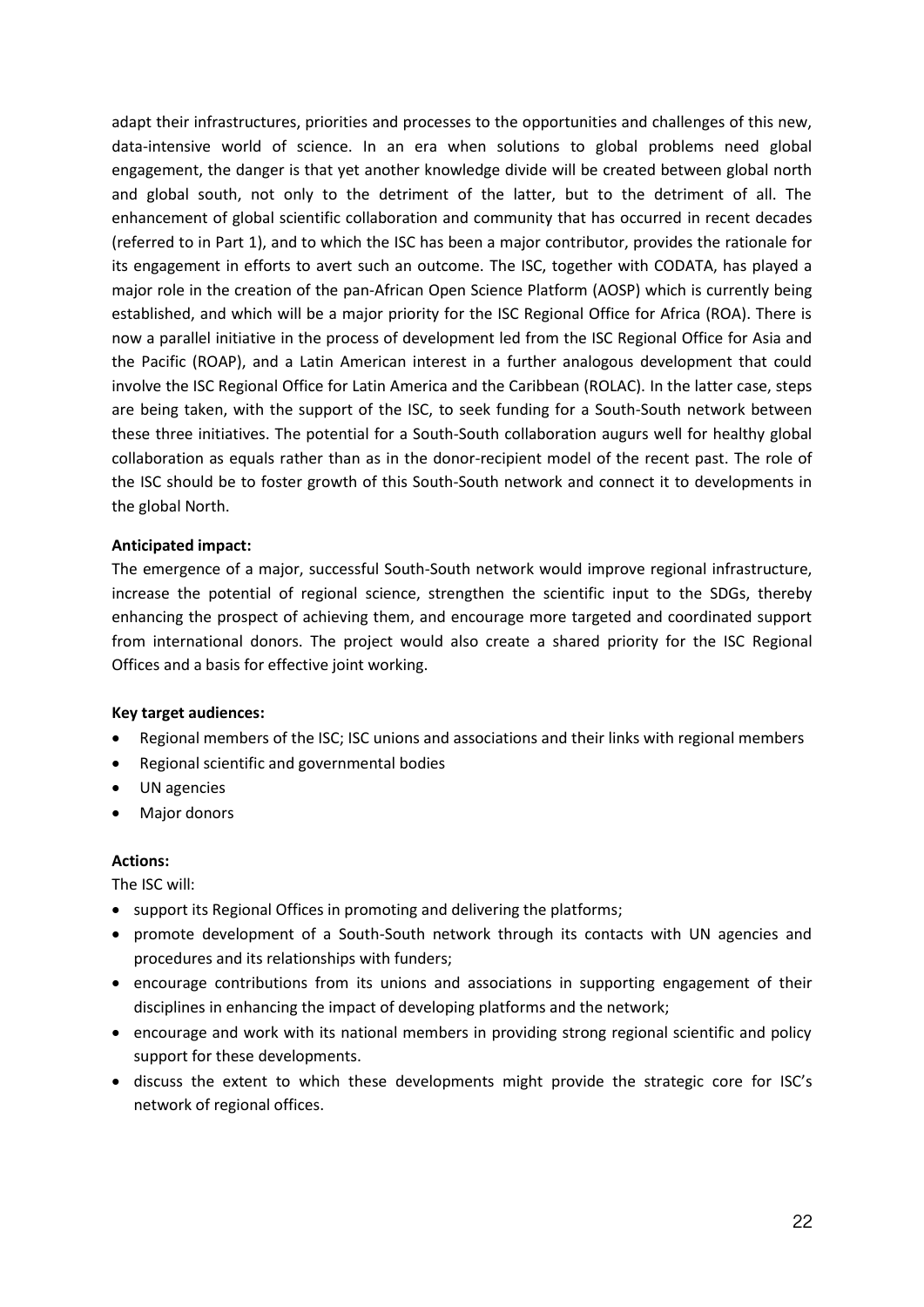#### **Relevance to members:**

The project gives opportunities for unions and associations to enhance the benefits they offer to their regional communities, and benefits national members in the regions of the proposed networks.

#### **Project 4.4: The Future of Scientific Publishing**

#### **The issue:**

Scientific journal publishing is a fundamental part of the scientific enterprise, but one still largely based on the procedures and assumptions of obsolescent paper-based production. This, together with the development of a new "open science" paradigm, has generated a growing movement advocating open access publishing, together with attempts to replace a unique, one-sided business model, in which many publishers make, by any standard, extraordinary profits from funds that ultimately come from national science allocations. So-called "open access" journals have increased in number, impact and popularity, whilst the European Commission has recently published Plan S, which requires that, from 2020, scientific publications resulting from research funded by public grants must be published in compliant Open Access (OA) journals or platforms. This latter development has been endorsed by many national funders whilst receiving a more reserved response from others, together with voices urging caution about the potential for unintended consequences. Recognizing that Plan S has effectively created a space for a global debate on the principles and models of scientific publishing, the ISC initiated in January 2019 a blog series focusing on the issues raised by OA in different geographical and disciplinary contexts. The first interviews of the series have explicitly called for the Council to become more actively involved in the critical discussions on OA and the future of scientific publishing.

#### **Anticipated impact:**

- The interest of science is that the mode of scientific publishing should optimise cost, quality, reach and accessibility irrespective of income level. Helping to achieve this would a major victory for the scientific community.
- A debate platform evolved from the current blog series would be an opportunity for the ISC to test a new way to convene and lead global debates.
- If successful it could demonstrate a unique capacity to convene and influence global discussions on issues relevant to all science in all parts of the world.
- It could result in the development of a global network of top experts on scientific publishing, which could be relied on for further initiatives.
- It would speak directly to our mission, and help substantiate the ISC claim to advance science as a global public good.

#### **Key target audiences:**

- Scientists, science institutions
- Learned society publishers
- Funders of science
- National science ministries
- UN agencies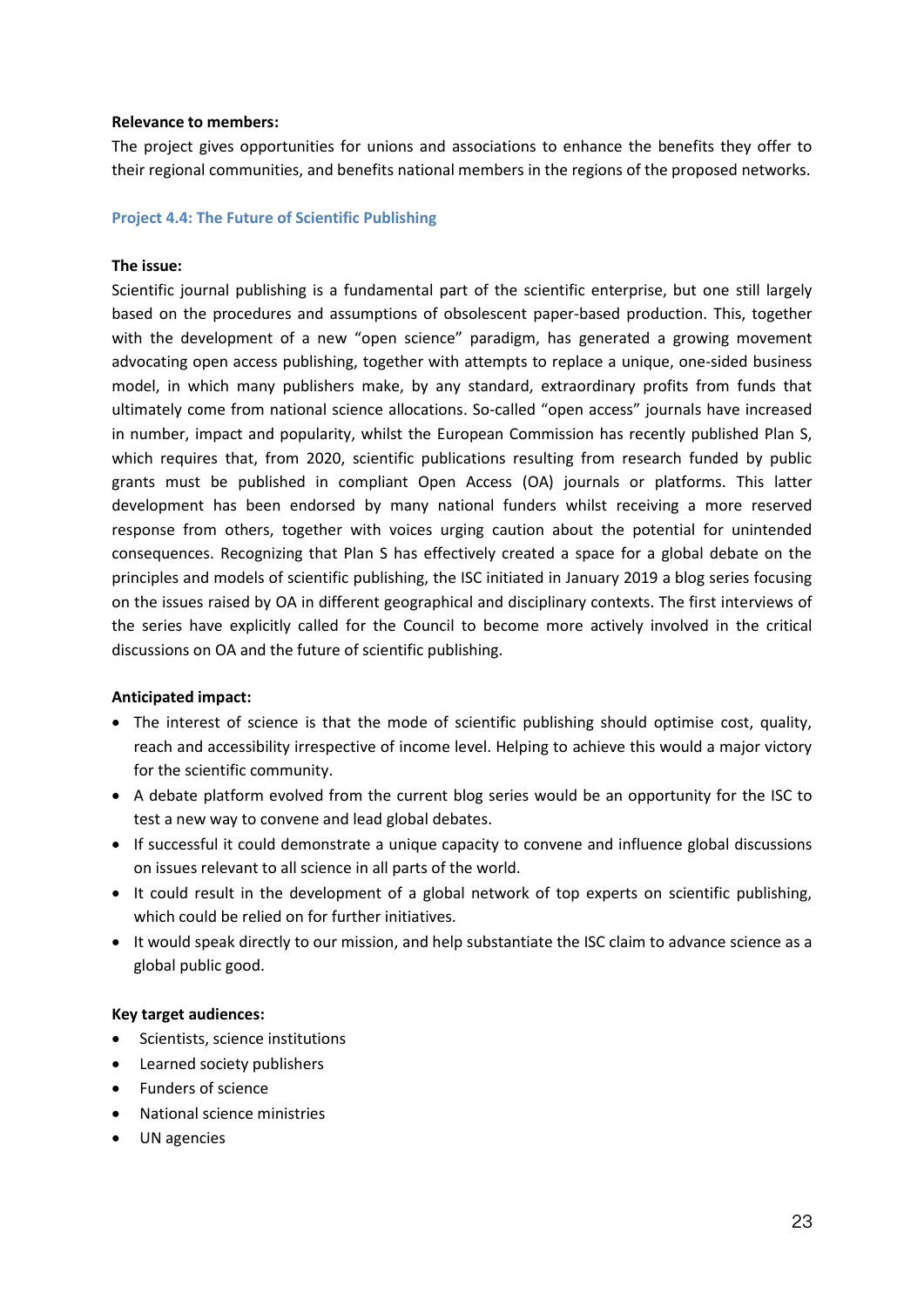#### **Actions:**

Depending on the progress of the current blog series, this could, if deemed successful, be enlarged and integrated into a web-based platform that would investigate critical issues, opportunities and points of contention on the future of scientific publishing more broadly. The platform, which would require careful conceptual design, could combine an extended series of interviews, a variety of related resources, and other tools for engagement with membership and the global scientific community. It would provide a basis from which the ISC could, in due time, develop additional initiatives on the issue (e.g., a world forum or a world report). It might also create a model for other initiatives, for example, in providing a powerful tool for Project 3.3 on Global Outreach. The ISC communications group anticipates:

- a) continuing on OA for a month and interviewing international experts to assess and comment on the arguments as they develop and the issues raised in the series;
- b) designing and launching a web-based platform to engage more broadly with the future of scientific publishing, including a new blog series, resources, and perhaps additional tools allowing members and anyone to contribute;
- c) considering, towards the end of 2019, additional ideas for impactful initiatives on the future of scientific publishing (led by the Council or partners).

#### **Relevance to members:**

- Platform to access information and engage with the critical issues pertaining to the future of scientific publishing;
- Capacity to influence the development of a new initiative on science publishing.

#### **Project 4.5: The industrialisation of science: Assessment, evaluation and possible action**

#### **The Issue**

In the last three decades there has been an enormous growth in the rate and volume of scientific publication and in the number of journals that have been created to cope with, and financially benefit from, these pressures. It has been associated with the rise of predatory journals and publishers that publish low or marginal quality research. It is a trend that has put the traditional peer review system under great pressure. This process has been driven at the level of individual scientists by use of publication, and the citations that they attract, as indices of their value to their universities, as a reflection of the esteem within which they are held and a criterion for advancement. At the level of universities, these outputs are regarded as a vital means of demonstrating institutional excellence and their position in the tables of university rankings that have become important drivers of institutional strategies and means of marketing their brands to potential students and star researchers. There are issues of whether current modes of research assessment, institutional assessment and evaluation of the work of individuals are fit for purpose. Two large questions are increasingly raised. Is it in the best interests of a national science and educational system to generate a mountain of low impact publications, to the potential disadvantage of the rising generation seeking the benefits of a robust higher education? Is it in the national interest for universities to prioritise competition for high rankings, where the criteria induce them to converge towards a research-based model, thereby reducing the diversity of national higher educational systems?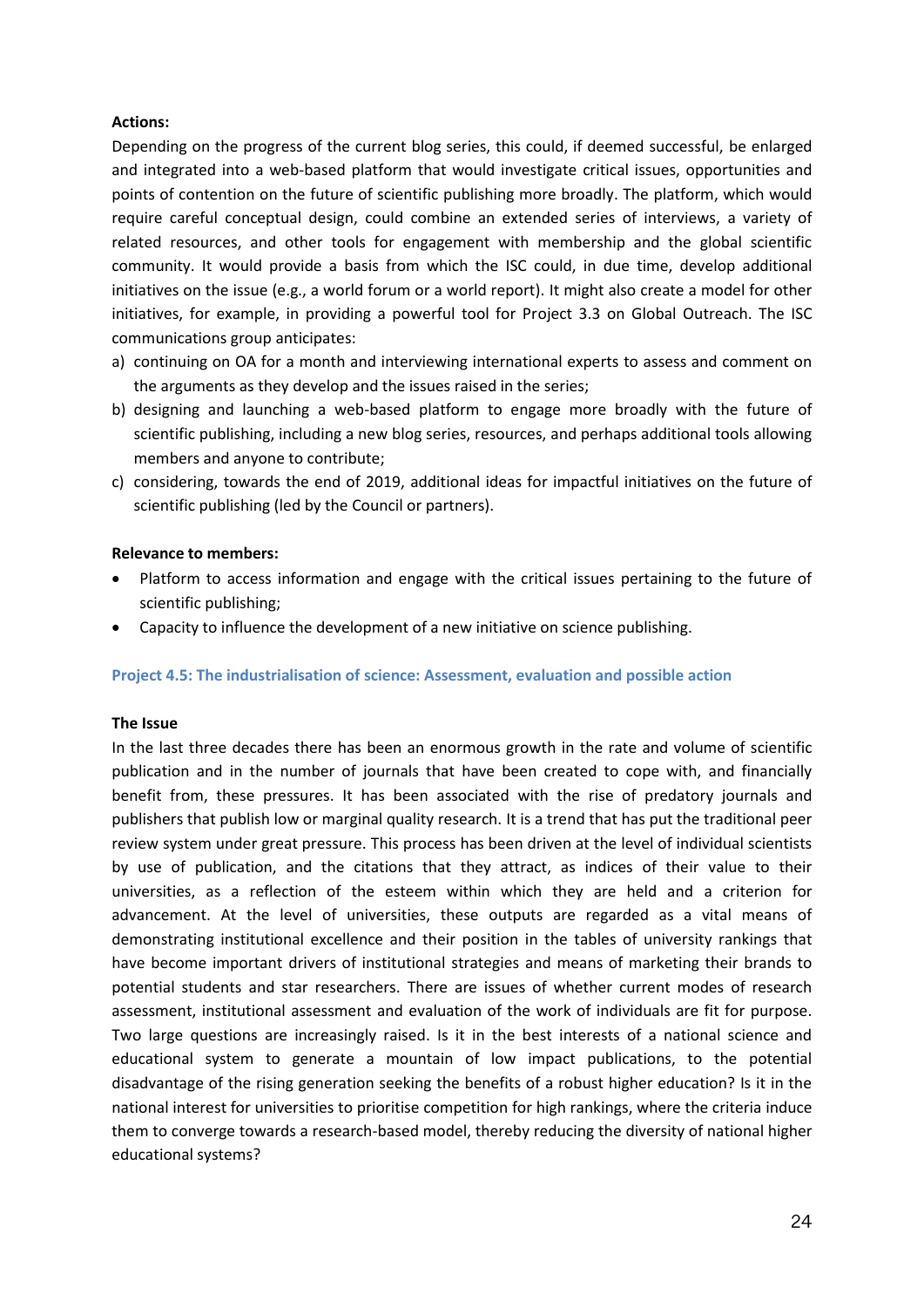#### **Anticipated impact:**

Some of these issues could be highly contentious to take up, with a number of major vested interests at stake. Thus, one outcome might be that the ISC would be heavily criticised as "unhelpful" by many we would otherwise seek as allies on other issues.

On the other hand, we might be successful in promoting a developing debate that many would regard as timely and appropriate.

#### **Key target audiences:**

- Academics, universities, student bodies
- Ministries of education
- National academies of science
- The IAP, TWAS, Global Young Academy
- UNESCO

#### **Actions:**

A first step could be to seek advice from national members about the timeliness of an ISC intervention. Depending on the response, we could either decide to take no further action, or consider:

- having a small working group undertake a synthesis review of existing views on the issue from a wide variety of interested sources and from all regions;
- contacting university representative bodies, at all levels of ranking systems, to ascertain their views;
- developing an online debate such as the ISC is conducting for Plan S, with the view to producing a synthesis report or statement.

#### **Relevance to members:**

Most members, whether national or disciplinary, have an interest in the issue, would be invited to contribute to the debate and, depending on its outcomes, consider further awareness raising, debate and possible policy review at the national level.

#### 3.3 **Summary of possible timeframes**

The following table is an indicative summary of possible start dates and durations of the projects listed above. Depending on the expressions of priorities of members and the Governing Board, a prescriptive version of this table would be generated to show the proposed phasing of projects that have a high priority in the 2019-2021 planning period, noting that some flexibility in the planning space will be required to accommodate unanticipated opportunities for the ISC in delivering its strategy and establishing its reputation.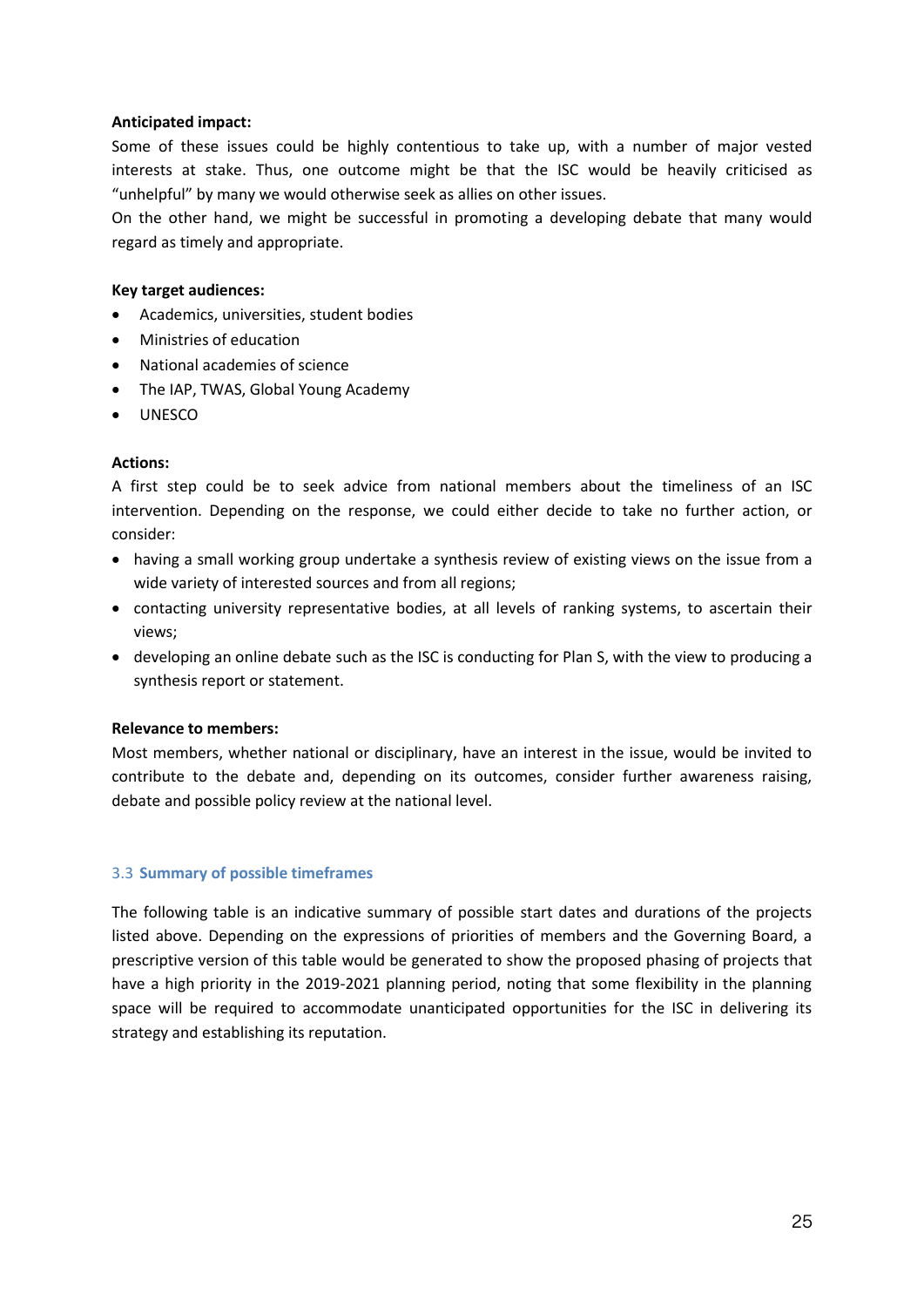#### **Figure 2. Overview of anticipated timeframes for the initiation and duration of priority projects**

| <b>Challenge Domains</b>                                                           | <b>Timeframes</b>              |                                |                  |                         |                                |                         |  |  |  |
|------------------------------------------------------------------------------------|--------------------------------|--------------------------------|------------------|-------------------------|--------------------------------|-------------------------|--|--|--|
| and Priorities for Action                                                          | Jan-June<br>2019               | <b>July-Dec</b><br>2019        | Jan-June<br>2020 | <b>July-Dec</b><br>2020 | Jan-June<br>2021               | <b>July-Dec</b><br>2021 |  |  |  |
| Domain 1: The 2030 Agenda for Sustainable Development                              |                                |                                |                  |                         |                                |                         |  |  |  |
| Science for sustainability:<br>Complexity, coherence and<br>accelerated impact     |                                | → Follow-up / Ongoing Activity |                  |                         |                                |                         |  |  |  |
| Funding science for<br>sustainability: A global forum of<br>funders                |                                |                                |                  |                         |                                |                         |  |  |  |
| <b>Domain 2: The Digital Revolution</b>                                            |                                |                                |                  |                         |                                |                         |  |  |  |
| Tackling complexity: Data-driven<br>interdisciplinarity                            |                                | → Follow-up / Ongoing Activity |                  |                         |                                |                         |  |  |  |
| Global data governance                                                             |                                |                                |                  |                         |                                |                         |  |  |  |
| A machine learning society: The<br>science narrative                               |                                |                                |                  |                         |                                |                         |  |  |  |
| Domain 3: Science in Policy and Public Discourse                                   |                                |                                |                  |                         |                                |                         |  |  |  |
| Science-policy interfaces at the<br>global level: Strategy<br>development          | → Follow-up / Ongoing Activity |                                |                  |                         |                                |                         |  |  |  |
| Policy and public action: The role<br>of engaged science                           |                                |                                |                  |                         |                                |                         |  |  |  |
| The public value of science                                                        | → Follow-up / Ongoing Activity |                                |                  |                         |                                |                         |  |  |  |
| Domain 4: The Evolution of Science and Science Systems                             |                                |                                |                  |                         |                                |                         |  |  |  |
| What works for women in<br>science                                                 |                                |                                |                  |                         |                                |                         |  |  |  |
| Refugee scientists: Awareness<br>and action                                        |                                |                                |                  |                         |                                |                         |  |  |  |
| Open science: Avoiding a global<br>divide                                          |                                |                                |                  |                         | → Follow-up / Ongoing Activity |                         |  |  |  |
| The future of scientific publishing                                                |                                |                                |                  |                         |                                |                         |  |  |  |
| The industrialization of science:<br>Assessment, evaluation and<br>possible action |                                |                                |                  |                         |                                |                         |  |  |  |

#### 3.4 **Membership engagement**

The ISC is committed to increasing the level of membership engagement in the shaping of its agenda, as well as the design and delivery of its activities. This issue will be given priority in the GB's further detailed work of planning and developing the projects to be included in an agreed Science Action Plan. In this regard the GB will rely on the inputs of its Outreach and Engagement Working Group. It will also invite members to indicate their interest and capacities to actively support the effective delivery of projects, whether on their own or in collaboration with other members. Such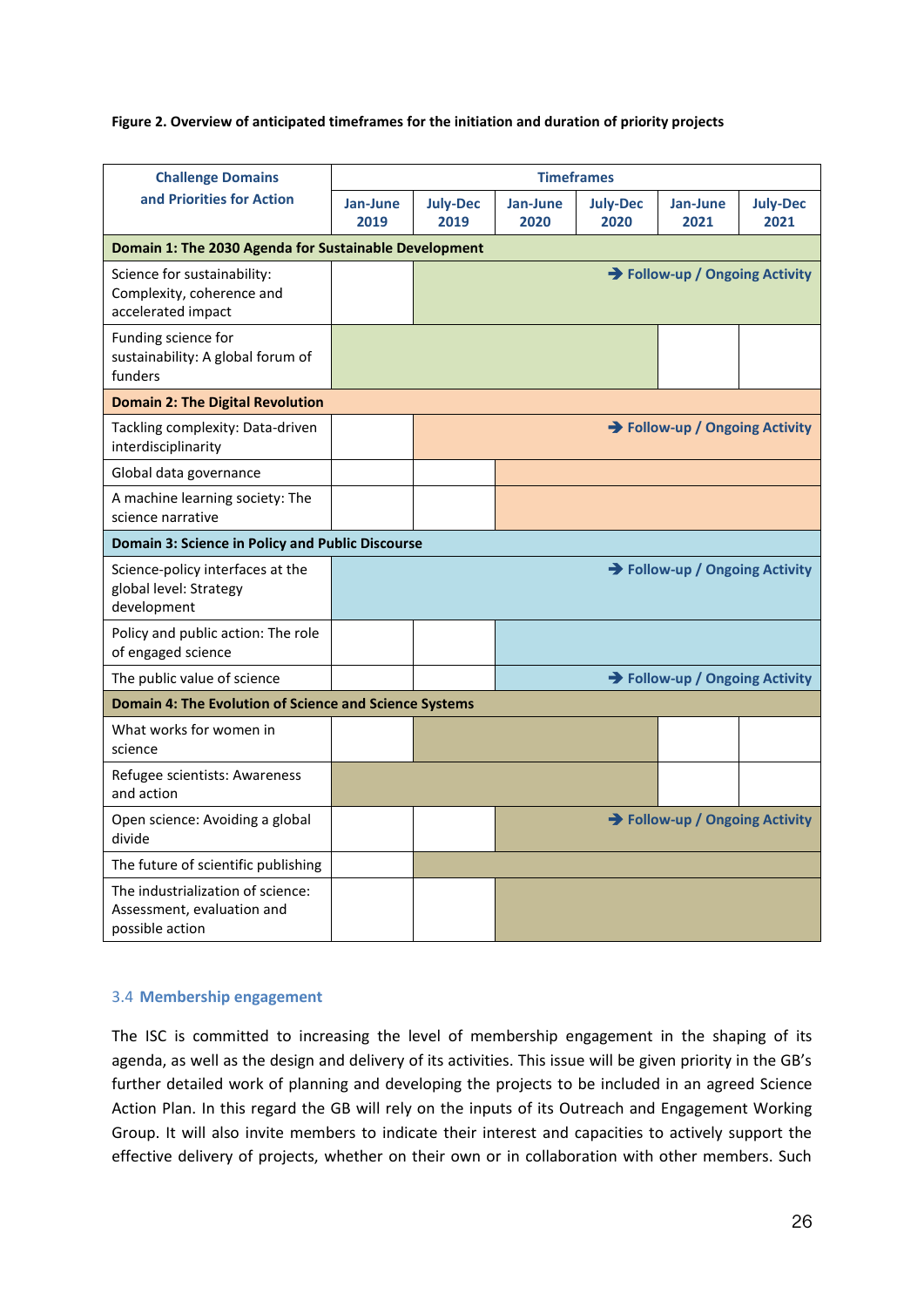support could include the secondment of support staff, the hosting of expert working group meetings, the facilitation of access to relevant funders, etc.

In addition to the benefits associated with active membership engagement, the proposals for possible priority projects to be taken forward in the coming three years are also based on consideration of their relevance to the interests and priorities of all ISC members. As a package, the projects should enable members to:

- access information on international scientific and related policy developments;
- gain better understanding of and build networks with the actors, processes and priorities of relevant international landscapes, including specific domains (e.g. sustainability science), of the UN system and other major global policy processes, of the world of science funders, etc;
- gain more effective access to / representation in processes of international policy influence;
- contribute expertise to scientific and policy matters of global public concern;
- showcase examples of the scientific and policy-related work of the national/disciplinary communities they represent, amplifying awareness of the strengths of those communities and of members' outputs at the international level;
- share information / know-how with other ISC members, and learn from the exchange and synthesis of best-practice guidelines;
- gain access to intellectual inputs/resources to enhance their own influence within scientific, policy and funding communities, including national governments.

# 3.5 **Opportunism**

In a fast-changing world where reliance on scientific knowledge and understanding is essential but cannot be taken for granted, it will be important for the ISC to be able to intervene in a timely manner on emerging science-relevant public issues. As the Council's visibility and reputation grows, it should be able to respond to the increasing number of requests that are already received for targeted scientific input and advice, coming from the UN and other global policy fora, and for related partnership invitations from other international scientific organizations. It should, in other words, ensure the maintenance of sufficient operational flexibility – and associated capacities – to be agile and timely in responding to opportunities.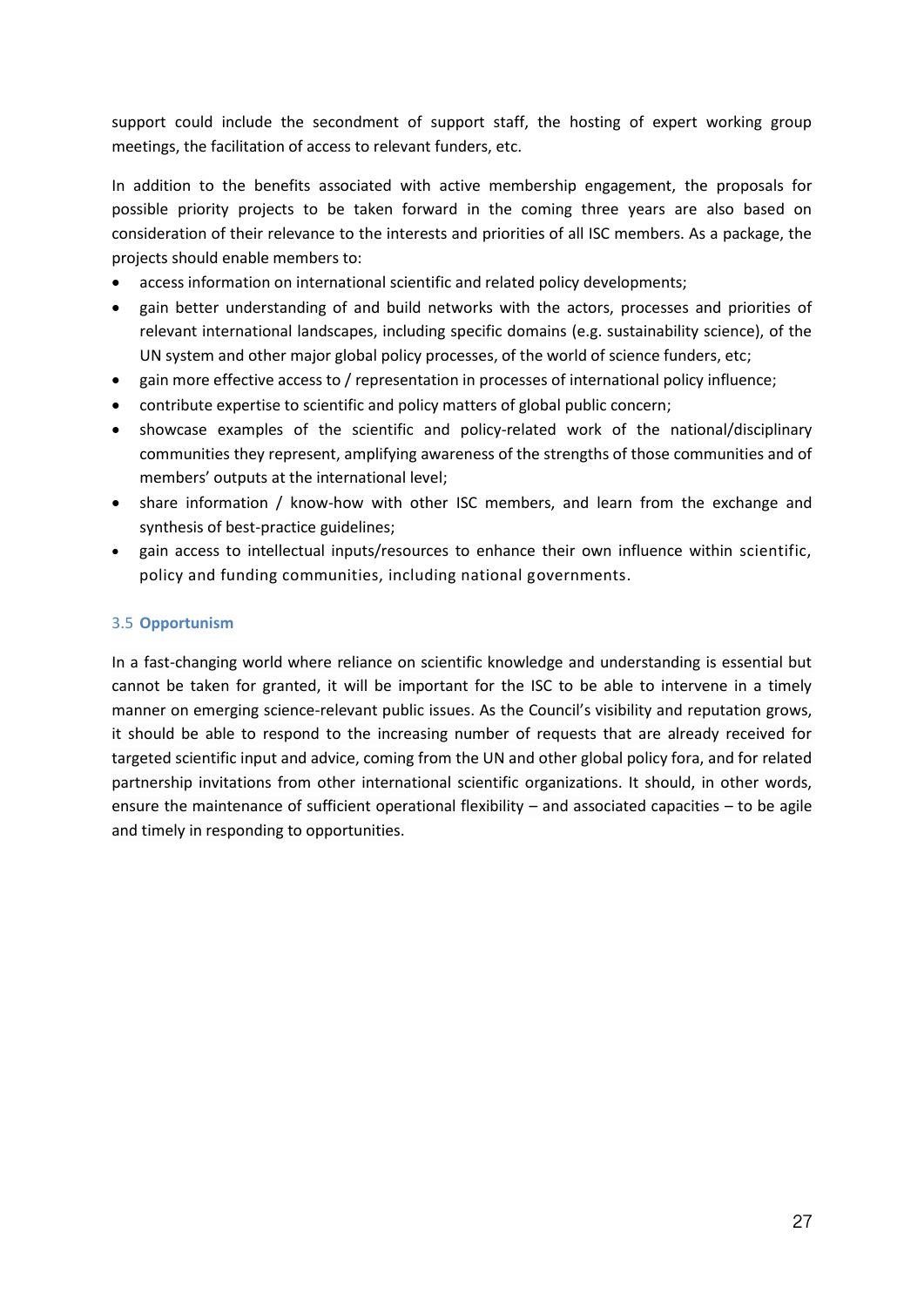# **Appendix: Summary Overview of Current ISC Activities**

# **1. International scientific initiatives (co-)sponsored by the ISC**

The ISC sponsors a number of high-profile international scientific initiatives. Many of these are cosponsored by other international scientific partners, including UNESCO and other specialized UN agencies.

- The International **Network for Government Science Advice** (INGSA) provides a forum for policy makers, practitioners, and scientists to advance the theory and practice of using scientific evidence to inform policy at all levels of government. <https://www.ingsa.org/>
- International **Research Programmes** promote international scientific collaboration and sciencepolicy interfaces related to specific global challenges.
	- Comparative Research on Poverty Programme (CROP) <https://www.crop.org/>
	- **Future Earth** <http://www.futureearth.org/>
	- Integrated Research on Disaster Risk Programme (IRDR) <http://www.irdrinternational.org/>
	- **Urban Health and Wellbeing Programme (UHWB)** <https://sites.google.com/view/uhwb>
	- World Climate Research Programme (WCRP) <https://www.wcrp-climate.org/>
- International **Scientific Committees** coordinate international science in specific thematic fields.
	- Antarctic Research (SCAR) <https://www.scar.org/>
	- Frequencies for Radio Astronomy and Space Science (IUCAF) <http://www.iucaf.org/>
	- Oceanic Research (SCOR) <https://scor-int.org/>
	- **Space Research (COSPAR)** <https://cosparhq.cnes.fr/>
	- **Solar Terrestrial Physics (SCOSTEP)** <http://www.yorku.ca/scostep/>
- International **Data Bodies** develop and promote global policy in data science, build data science capacities, and bring together and make openly available relevant global data sets to enable scientific analysis across scientific domains.
	- **E** Committee on Data for Science and Technology (CODATA) <http://www.codata.org/>
	- World Data System (WDS) <https://www.icsu-wds.org/>
- Global **Observing Systems** collect global sets of internationally agreed key data, which provide the basis for scientific analysis and assessment and support global modelling and projection activities.
	- Global Climate Observing System (GCOS) <https://public.wmo.int/en/programmes/global-climate-observing-system>
	- Global Ocean Observing System (GOOS) [http://www.goosocean.org/index.php?option=com\\_content&view=article&id=8&Itemid](http://www.goosocean.org/index.php?option=com_content&view=article&id=8&Itemid=109) [=109](http://www.goosocean.org/index.php?option=com_content&view=article&id=8&Itemid=109)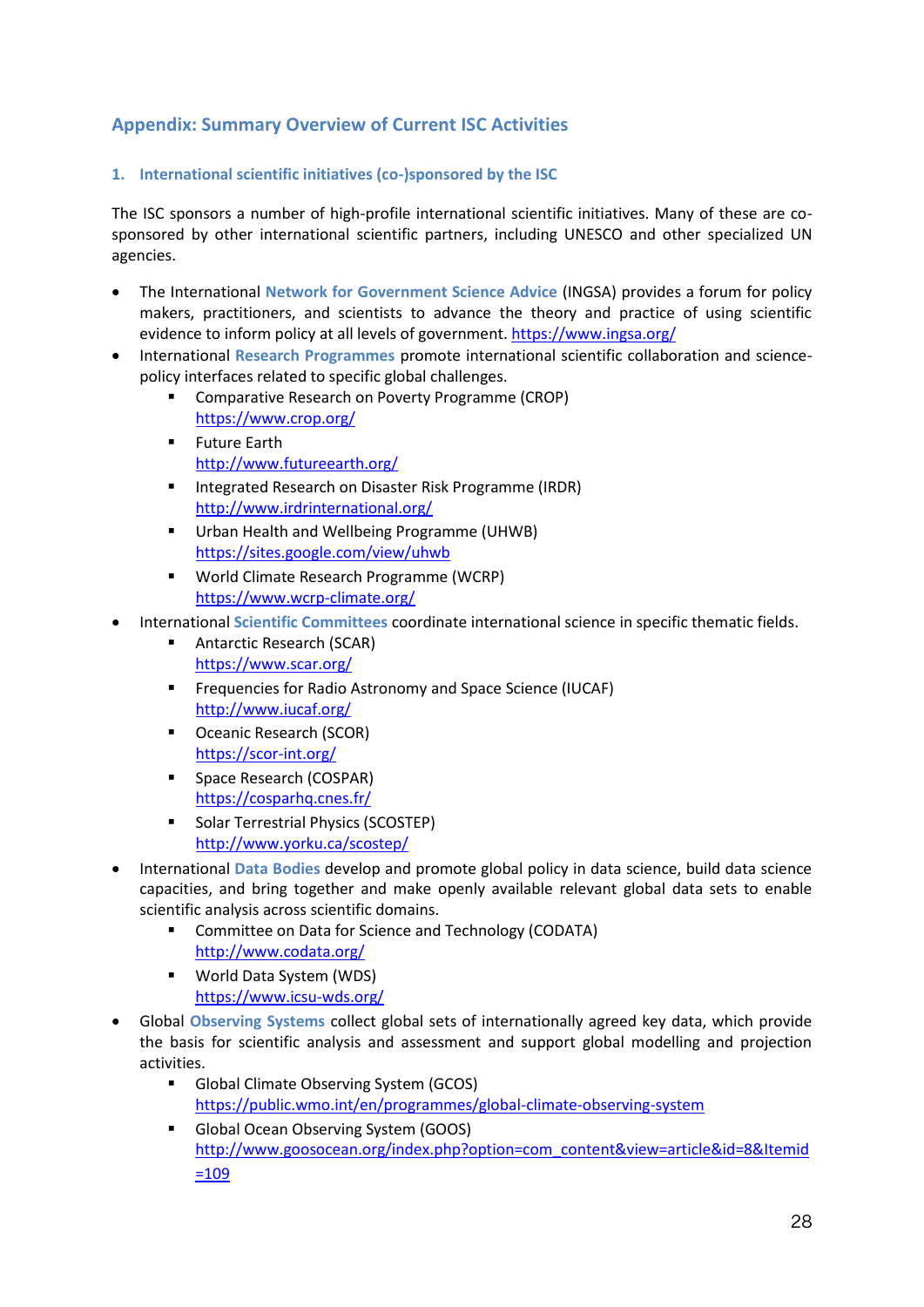The work of these initiatives contributes in important ways to the delivery of the ISC's strategic objectives by promoting international, inter- (and, in some cases trans-) disciplinary research and related science-policy interfaces, supporting capacity building, and developing and advocating policy frameworks for national and regional science systems throughout the world. Additional benefits for the ISC of sponsoring these initiatives include:

- Access to wider networks of scientific research and expertise, which strengthens the ISC's capacity to deliver on its own projects and campaigns, and to provide input into global policy processes;
- Visibility for the ISC amongst the scientific and policy communities convened by these bodies; and
- Partnership development opportunities with other international scientific organizations and UN agencies that co-sponsor them.

The ISC's role as a sponsor includes the following responsibilities:

- Strategy and activity development: Contributing to the development of strategic plans, facilitating partnership building and activity-based synergies across ISC sponsored initiatives
- Quality assurance: Conducting regular reviews of scientific quality and impact, monitoring progress on the delivery and outcomes of activities
- Governance and Management: Providing legal hosting facilities and/or managing hosting agreements in support of International Programme Offices or Secretariats, participating in governance meetings and appointing advisory/steering committees
- Resource mobilization: Advising on resource mobilization strategies and funding opportunities (but not assuming direct fundraising responsibilities)
- Communications and outreach: Providing access to UN policy processes, publicizing achievements and events via the ISC website and other media tools

#### **2. International research funding initiatives managed by the ISC**

The ISC manages two international funding initiatives, both of which are supported by the Swedish International Development Cooperation Agency (Sida). They include:

- The **Transformations to Sustainability** Programme (T2S): This initiative was established by the International Social Science Council (ISSC) in 2014 with the goal of increasing social science contributions to solving global environmental change and sustainability challenges. The first phase of the programme ended in 2017. A second phase, which was launched in January 2017, is being managed by a consortium of funding agencies from the Belmont Forum and the NORFACE network of European social science funders. With the support of Sida, the ISC is a partner in this consortium, which is supporting 12 international research projects for the period 2018-2021. <https://transformationstosustainability.org/>
- The **Leading Integrated Research for Agenda 2030 in Africa** Programme (LIRA2030): This is a five-year initiative, which was launched by the International Council for Science (ICSU) in early 2016 and is implemented in collaboration with the ISC's Regional Office for Africa and the Network of African Science Academies (NASAC). The programme seeks to increase the production of high-quality, integrated (inter- and transdisciplinary), solutions-oriented research on global sustainability by early career scientists in Africa. It currently supports 20 collaborative research projects focusing on various issues of sustainable urban development in Africa.

[https://council.science/what-we-do/funding-programmes/leading-integrated-research-for](https://council.science/what-we-do/funding-programmes/leading-integrated-research-for-agenda-2030-in-africa)[agenda-2030-in-africa](https://council.science/what-we-do/funding-programmes/leading-integrated-research-for-agenda-2030-in-africa)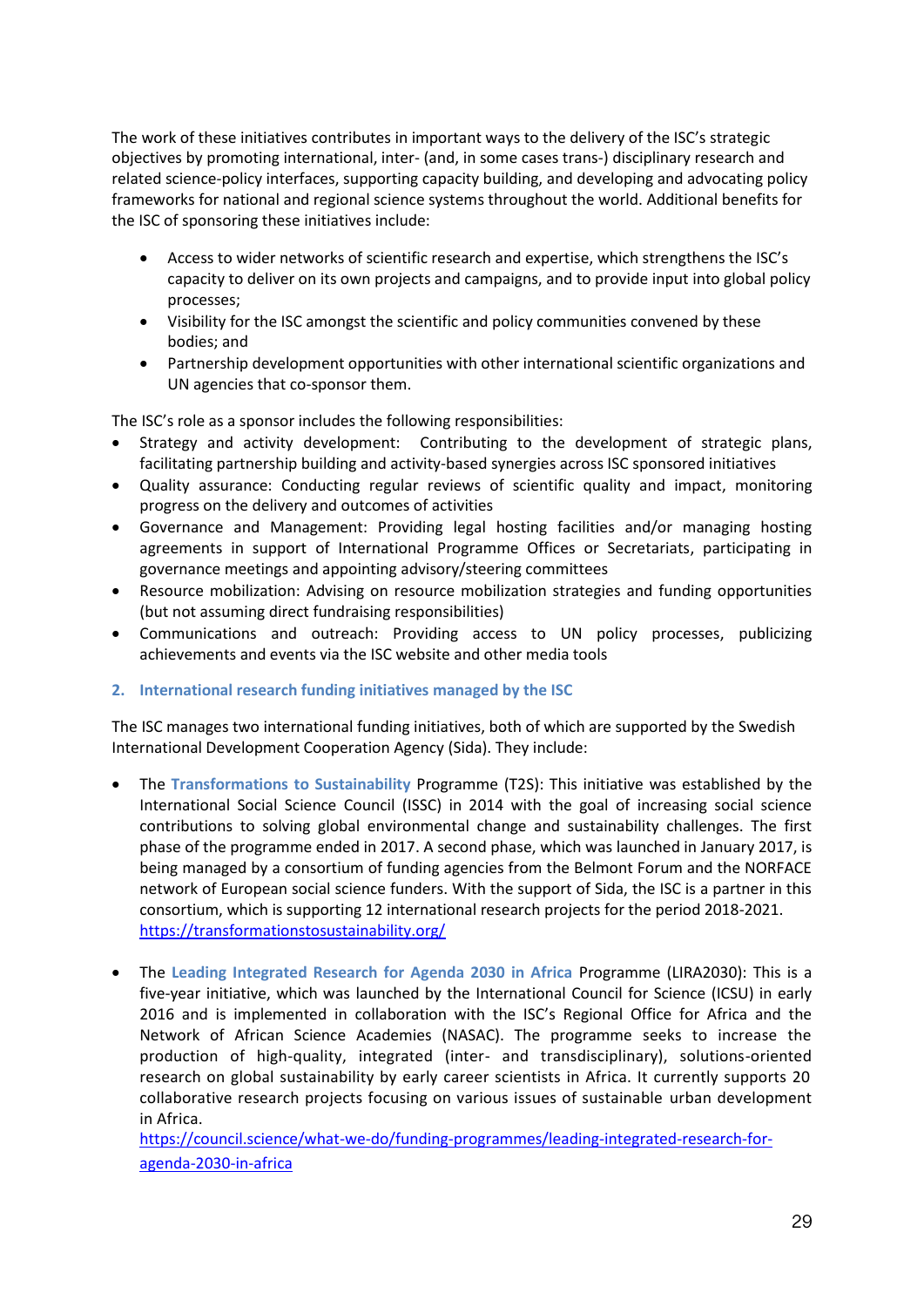In addition, the ISC currently supports three international projects that were selected for funding under the former ICSU **Grants Programme**. They include:

- A global approach to the gender gap in mathematical and natural sciences: How to measure it, how to reduce it (led by the International Mathematical Union and International Union of Pure and Applied Chemistry)
- Trans-disciplinary research-oriented pedagogy for improving climate studies and understanding (led by the International Unions of Biological Sciences and the International Union of Quaternary Research)
- Utilisation of light source and crystallographic sciences to facilitate the enhancement of knowledge and improve the economic and social conditions in targeted regions of the world (led by the International Union of Pure and Applied Physics and the International Union of Crystallography)

Further information on each of these three projects is available at[: https://council.science/what-we](https://council.science/what-we-do/funding-programmes/icsu-grants-programme)[do/funding-programmes/icsu-grants-programme](https://council.science/what-we-do/funding-programmes/icsu-grants-programme)

#### **3. The ISC's work with global policy frameworks, assessments and inter-governmental networks**

The ISC is a lead coordinator of the UN Major Group for Science and Technology. In this role the Council works with the World Federation of Engineering Organizations (WFEO) to secure a mandate for science at the UN and to integrate science in major global policy processes, assessments and inter-governmental networks, including:

- The 2030 Agenda for **Sustainable Development**
- The UN Framework Convention on **Climate Change** (UNFCCC), the Intergovernmental Panel on Climate Change (IPCC) and the Paris Agreement on Climate Change
- The Sendai Framework for **Disaster Risk Reduction**
- The New **Urban Agenda**
- The Intergovernmental Science-Policy Platform on **Biodiversity and Ecosystem Services** (IPBES)
- The International **Resource** Panel (IRP)
- The Group on **Earth Observations** and Global Earth Observation System of Systems (GEOSS)

The ISC's engagement in these processes includes a wide range of actions related to the following roles and responsibilities:

- Enabling the participation of scientists in inter-governmental meetings that are typically open only to accredited non-governmental organizations
- Representing the international scientific community by participating in UN events and preparing and issuing statements during such events on behalf of the Major Group for Science and Technology
- Convening and coordinating scientific inputs (e.g. briefings, reports, etc.) on the need for evidence-based decision-making and/or relevant scientific expertise on the specific policy domains covered
- Advising the UN on and participating in science-related processes and advisory structures such as the Technology Facilitation Mechanism
- Supporting representatives of the scientific community's direct engagement in global policy processes by providing information on how these processes work and assisting with the identification of UN priority agendas and associated opportunities for engagement, so that they can target their own advocacy or research
- Leading the development of relevant independent activities, which typically involves the design and delivery of expert advisory reports